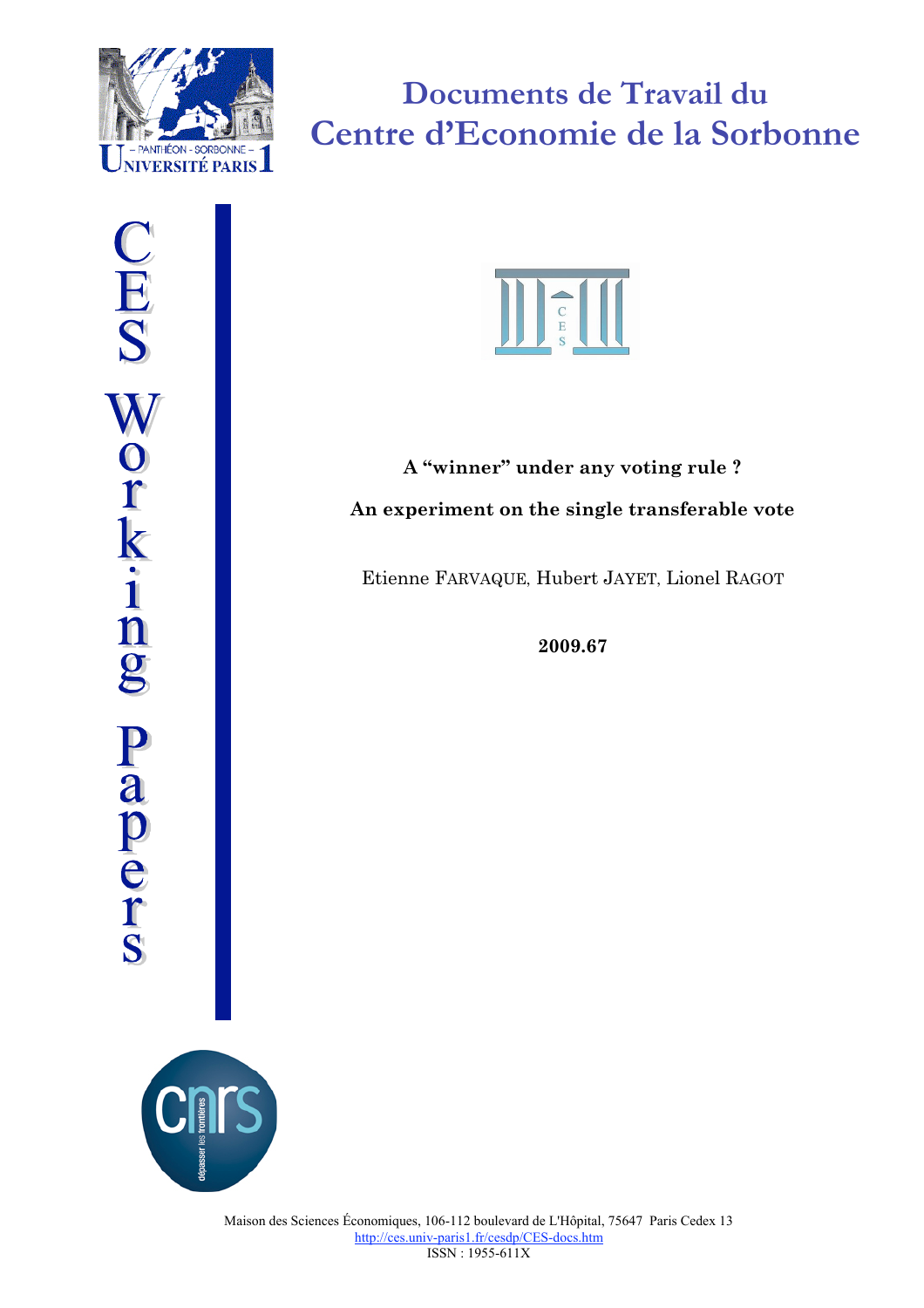# **A "winner" under any voting rule?**

## **An experiment on the single transferable vote**

Etienne Farvaque<sup>[\\*](#page-1-0)</sup> Hubert Jayet<sup>\*</sup> Lionel Ragot<sup>[\\*\\*](#page-1-1)\*</sup>

<span id="page-1-1"></span>\*\* EQUIPPE, Universités de Lille and CES, Université Paris 1 Panthéon-Sorbonne

<span id="page-1-0"></span><sup>\*</sup> EQUIPPE, Universités de Lille

Contact : lionel.ragot@univ-lille1.fr, EQUIPPE, Université de Lille 1, Faculté des sciences économiques et sociales, 59655 Villeneuve d'Ascq Cedex, tel : 03.20.33.77.63.

The authors acknowledge helpful assistance and comments from the city of Fâches-Thumesnil, Paul R. Abramson, Didier Cornuel, Eric Dubois, Bernard Grofman, Hubert Kempf, Jean-François Laslier and Karine Van der Straeten, as well as participants to the Siute Seminar (Lille) and to the workshop "Analyse du vote et concurrence électorale" (Paris I). Enthousiastic help was provided by the students of the Master Program in "Economie et Administration Publique" of the University of Lille 1. Any remaining error or omission would be ours.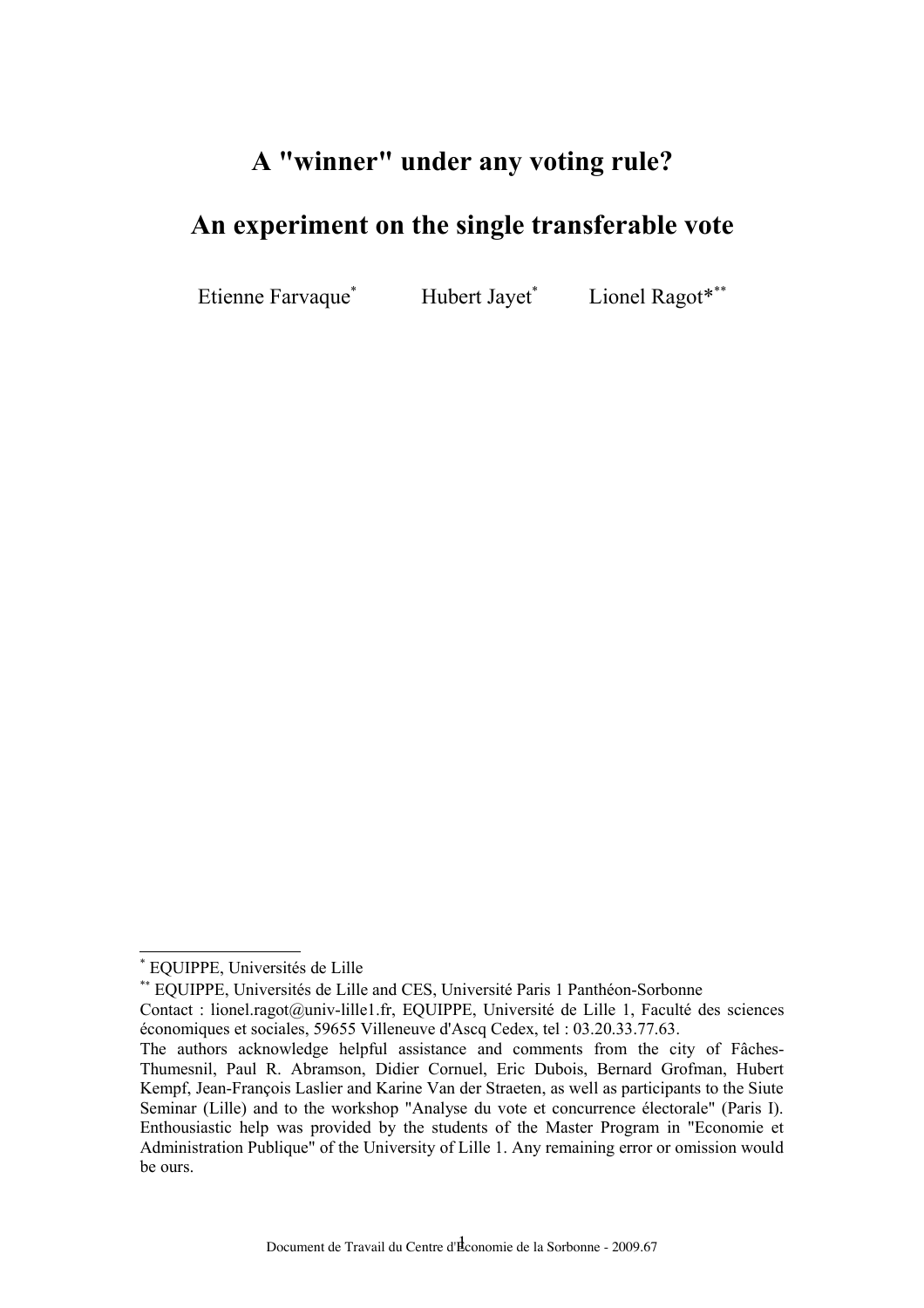#### **Abstract:**

In this paper, we expose the results of a voting experiment realised in 2007, during the French Presidential election. This experiment aimed at confronting the Single Transferable Vote (SVT) procedure to two criteria: simplicity and the selection of a Condorcet-winner. Building on our electoral sample's preferences, we show that this voting procedure can design a different winner, depending on the vote counting process. With the vote counting process advocated by Hare, the winner is Nicolas Sarkozy, while the Coombs vote counting process has François Bayrou as winner. For these two vote counting processes, the details of the experiment are the same and it is shown that the simplicity criterion is respected. However, with regard to the Condorcetwinner criterion, the Coombs method is the only one to elect the Condorcetwinner, i.e. François Bayrou.

JEL classification : C93, D72

Keywords : Field experiments, Elections, Single Transferable Vote, Voting system, Condorcet Winner

#### **Résumé:**

Dans cet article nous présentons les résultats d'une expérience électorale réalisée durant l'élection présidentielle de 2007 qui avait pour objectifs de confronter le vote préférentiel transférable à deux critères : la simplicité et la sélection du vainqueur de Condorcet. A partir du profil des préférences des électeurs qui ont participé à cette expérience électorale, nous montrons que cette procédure de vote peut conduire à la désignation d'un vainqueur différent suivant la mèthode de dépouillement employée. Avec la méthode de Hare, le vainqueur est N. Sarkozy, tandis que la méthode de Coombs conduit à l'élection de F. Bayrou. Pour ces deux méthodes, les modalités pratiques du scrutin restent les mêmes et l'expérience a montré que ce processus répond bien au critère de simplicité. Par contre, au regard du principe de Condorcet, seule la méthode de Coombs, pour ce profil des préférences a conduit à l'élection du vainqueur de Condorcet, à savoir F. Bayrou. JEL classification : C93, D72

Mots clés : Economie expérimentale, Elections, Vote préférentiel transférable, Mode de scrutin, Vainqueur de Condorcet.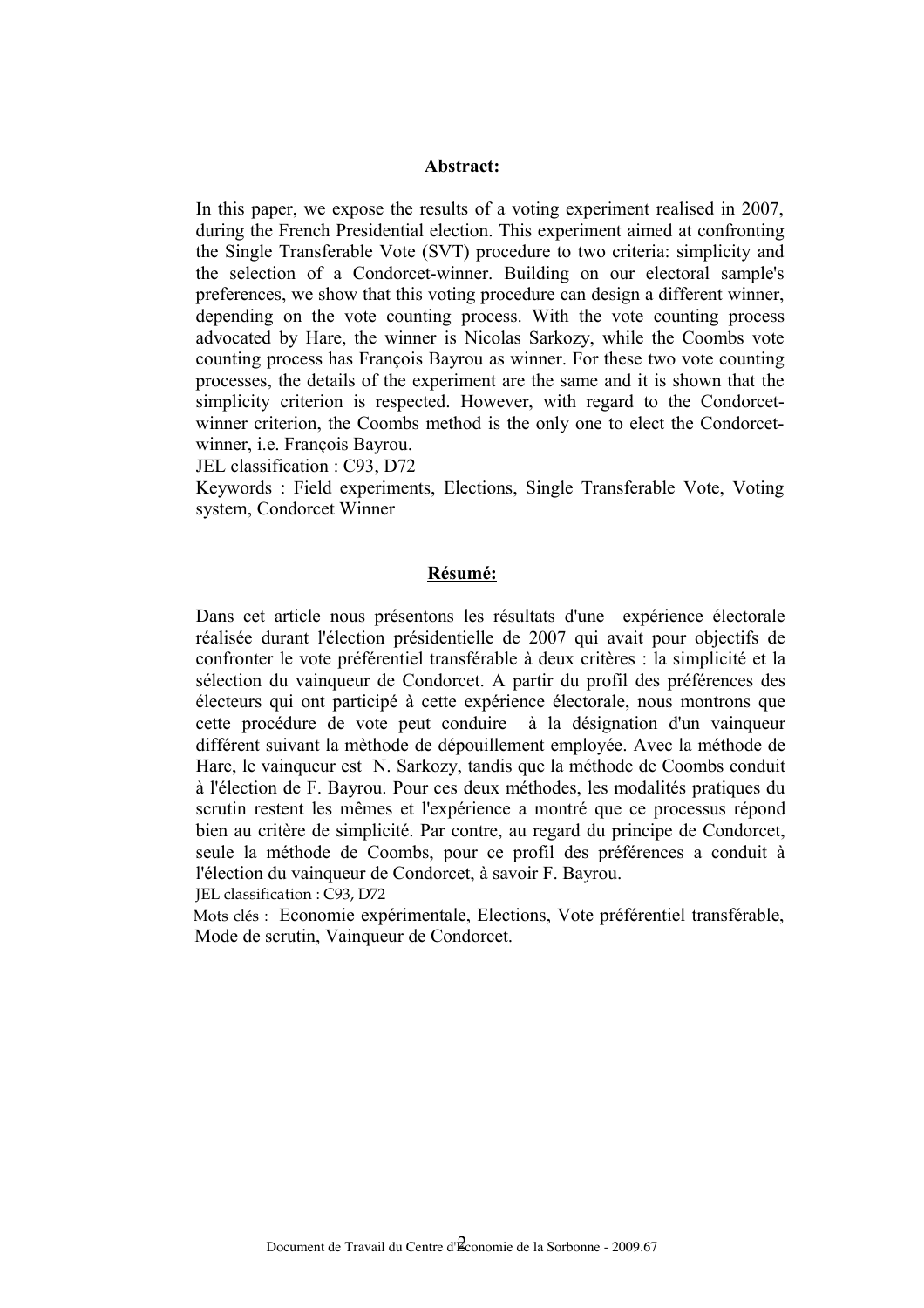Good sense is, of all things among men, the most equally distributed; for everyone thinks himself to be so abundantly provided with it, that even those who are the most difficult to satisfy in everything else do not usually desire a larger measure of this quality than they already possess. In this matter, it is not likely that everyone is mistaken: this is rather a testimony that the power of judgment and distinguishing right from wrong is actually what we call good sense or reason, and this is naturally equal in all men  $(\ldots)$ "

Descartes, 1637, *Discourse on Method*, §1-1

A number of electoral experiments have recently been conducted, notably in France, with the aim of testing current electoral systems, and showing the qualities of alternative ones. For example, Baujard and Higersheim (2007) conducted experiments on ranked choice voting and approval voting, which allow voters to express the intensity of their preferences. In addition, Balinski and Laraki (2007, a & b) tested the majority judgment system, in which voters can judge the degree to which they believe a candidate would be suited to take on the role of president. Furthermore, Lewis-Beck and Wittrock (2007) show how a two-round electoral system can be more favorable to extremist candidates than a one-round system, confirming an interest in studying other electoral systems.

The results of the experiments, also confirmed by theoretical results (cf. Nurmi, 2002), show that no two electoral systems are equal. Thus, when there is only one seat to be filled (in a presidential election, for example), the use of a two-round majority electoral system leads voters to make a choice in the second round, based on a reduced political selection compared to the first round. Voters' powers are therefore largely reduced in this case, a fact that was initially signaled by Hare in 1873, defending an electoral system that we now know as the Single Transferable Vote (STV). Under this voting procedure, in which only one round is necessary, the voter is asked to rank all candidates, or a selection of them, by order of preference. According to Hare (1973), this voting procedure brings "to the duty of voting reflection, judgment and moderation," and consequently, "by using the opportunity to separate, distinguish between and express every form of political opinion," gives strength to the representative mandate.<sup>[1](#page-3-0)</sup>

We can immediately note that such an electoral system is perfectly consistent with Descartes' theory of shared good sense, and that it is possibly even easier for a voter to have to rank several candidates by order of preference, rather than having to

<span id="page-3-0"></span><sup>&</sup>lt;sup>1</sup> For a detailed presentation, see Reilly and Maley (2000).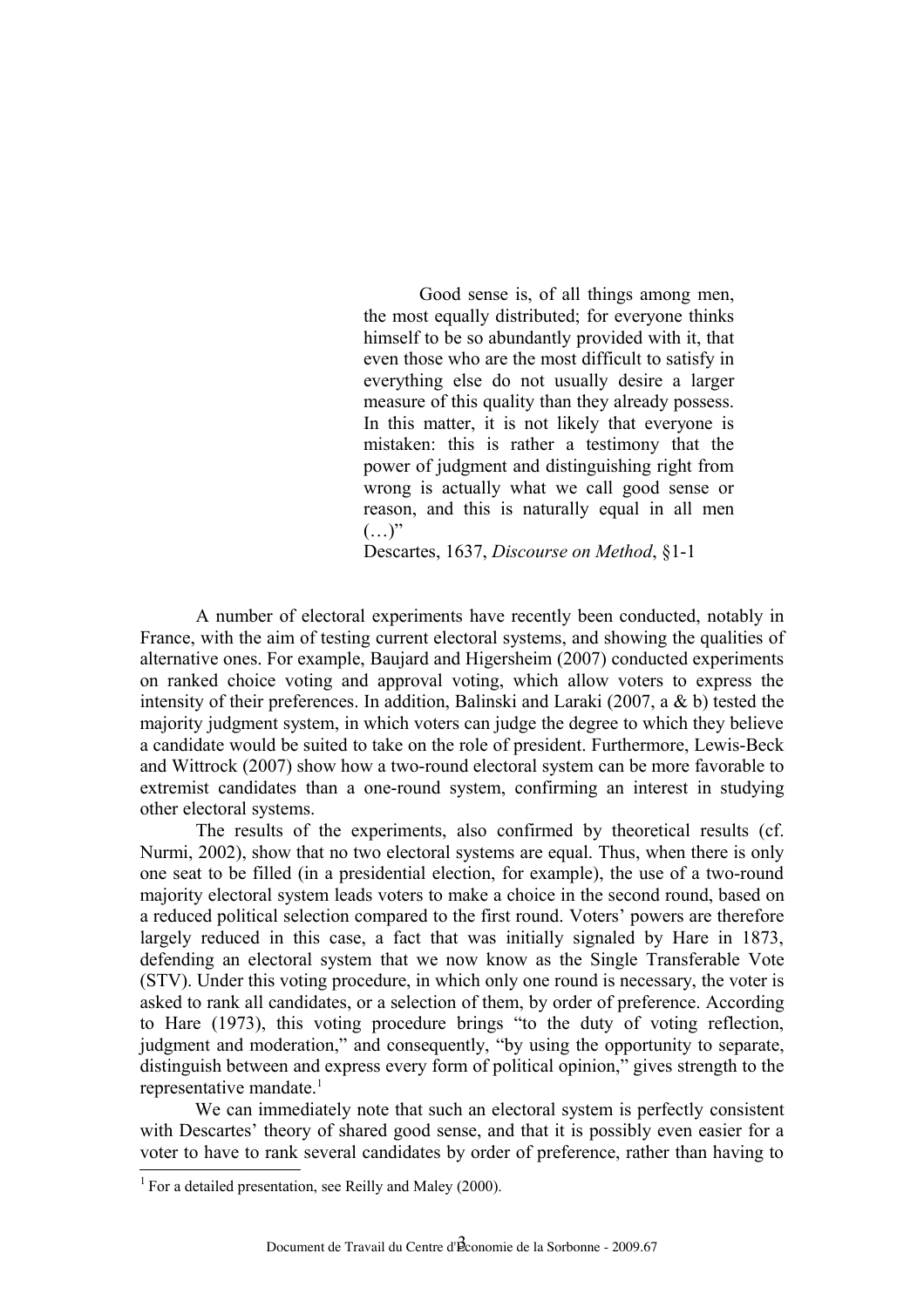select one amongst all those that present themselves. Grofman and Feld (2004) also show formally that the STV satisfies the simplicity criteria better than the alternatives.[2](#page-4-0) Likewise, Farrel *et al*. (2000) show the practicality of such an electoral system, used in Australia since the beginning of the  $20<sup>th</sup>$  century, in Ireland (where it has been applied to the presidential elections since 1937) and at the heart of professional associations (including the *American Psychological Association*). Despite this, many opponents to the adoption of this system say that the single transferable vote appears too complicated. Grofman and Feld (2004, p.644, n. 11) also cite the fierce opposition displayed by the Mayor of San Francisco, although the local citizens voted to adopt this electoral system nonetheless, in a referendum in 2002. The advantages of the STV have again recently enabled its adoption elsewhere, in the city of Takoma Park (Maryland, United States, January 2007) and for the Scottish local elections in May 2007.

The first objective of this article is therefore, through an experiment on the French presidential election in 2007, to study whether the STV can offer a credible alternative to majority voting, in terms of simplicity from the voter's point of view.

Apart from simplicity, a certain number of other criteria have been put forward and discussed in the literature on the subject, attempting to evaluate different electoral systems (cf. Nurmi, 2002, for a synopsis of electoral systems). Currently, amongst the most discussed criteria, selecting the Condorcet winner and the idea of *Condorcet efficiency* is probably fundamental. To recap, the Condorcet winner, if one exists, is the candidate against whom no other candidate is preferred. In bilateral opposition to each other candidate, he/she would be elected with a majority. An electoral system, which would systematically lead to the Condorcet winner being put at a disadvantage, would in all likelihood lead to a rapid reconsideration of the country's political institutions. If such a difference between voters' preferences and election results is not systematic with a majority vote, this electoral system does not however necessarily guarantee that the Condorcet winner will be selected (cf. Saari, 1995, but this characteristic had already been shown in Black, 1958). Indeed, using a majority voting system, moderate candidates (potential Condorcet winners) are not necessarily an individual's first choice. A majority voting system therefore does not allow them to influence the voting issue, in contrast to the transferable voting procedure, which allows voters' preferences to be transferred from one candidate to another during the sequences (or repetitions) of the of the vote counting system.

However, the arguments regarding the selection of the Condorcet winner remain largely theoretical. The second objective of this article is also to use experiments to check whether the STV is effective in allowing the selection of the Condorcet winner, if one exists, and when the profile of people's preferences does not necessarily correspond to the theoretical ideal of unimodal preferences. The difficulty of an electoral system using the single transferable vote is the creation of two distinct vote-counting methods, which can be used to choose the elected candidate: The Hare method (or ranked-choice voting, Hare, 1873) and the Coombs' method (1964). Concerning the latter, Grofman and Feld (2004) show that the Coombs' method always leads to the Condorcet winner being elected, as long as the voters' preferences are unimodal.

Our electoral experiment therefore aims to examine the qualities of an alternative electoral system, which has greater respect for the series of preferences expressed by the electorate, when the single transferable vote is applied. It is shown

<span id="page-4-0"></span> $2^{2}$  See Laslier and Van der Straeten (2004, 2008) for an experiment showing that, in practice, approval votes equally satisfy the simplicity criteria.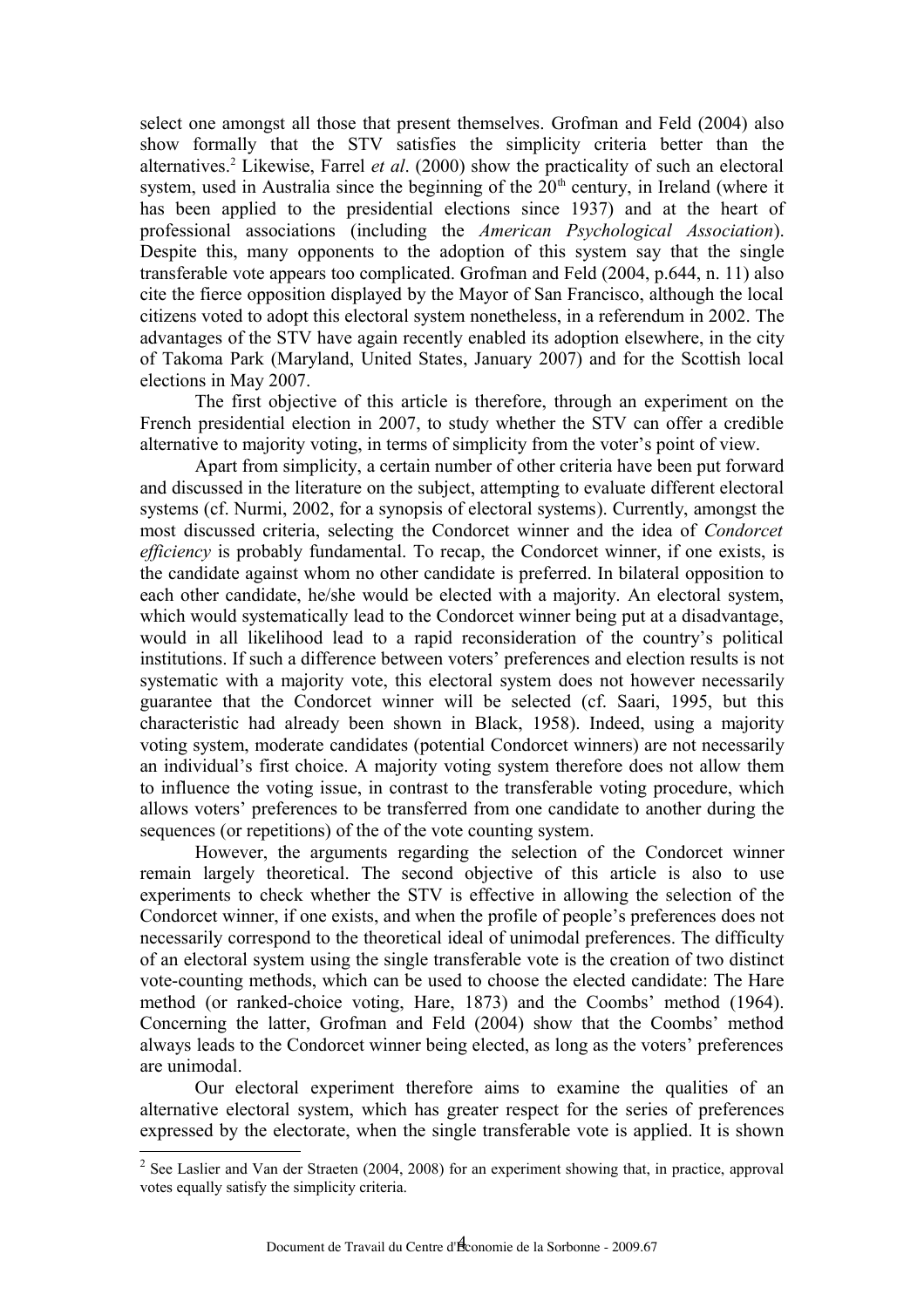that the two criteria - simplicity and the selection of a Condorcet winner – can be checked for.

The article is organized as follows. In a first section, we present the single transferable vote and the counting method in detail, along with the practical details of the electoral experiment and the official results. The second section confronts the initial results of the experimental vote and the simplicity criteria. The results using the Hare vote counting method are outlined in the third section. The fourth section presents the results that were obtained using the alternative vote counting method, namely that of Coombs. Finally, the last section studies the existence of a Condorcet winner. The conclusion summarizes our results and proposes future research possibilities.

### **1. The Single Transferable Vote**

The term 'single transferable vote' in reality refers to two different processes, which can only be distinguished by the vote counting methods: The Hare method (*ranked choice voting*) and the Coombs' method. The first is used for the presidential elections in Ireland and Sri Lanka, and was organized for the national elections on the islands of Fiji and Papua New Guinea at the end of the 1990s and the beginning of the 2000s. Australia has used ranked choice voting for elections to the House of Representatives (or Lower House) since 1918, and finally, at a local level, this method has been employed for the San Francisco municipal elections since 2002. No examples exist showing the application of the Coombs' method.

Whichever of the methods is applied, voters receive a single ballot paper, containing the names of each candidate, and they must rank them in order of preference. Number 1 refers to the voter's first choice, number 2 to the second, and so on. The voter is not forced to rank all of the candidates.<sup>[3](#page-5-0)</sup> Considering that the vote can be transferred to each candidate that the voter gives a rank for, the voter refusing to give a rank to a candidate means refusing to give that candidate a say at any point in the vote counting process. If no candidate wins the majority of the votes when they are counted (the number of votes corresponds to the number of ballot papers placing the candidate as first choice), the candidate with the *worst result* is then eliminated, and votes for the second choice candidate on each paper ranking the eliminated candidate as first choice are then transferred to that candidate. This process is then repeated until one candidate obtains more than half of the votes cast. The distinction that can be made between the Coombs' and Hare methods is based on the way of defining the candidate with the *worst result* (see below and Grofman and Feld, 2004).

Compared to a two-round electoral system, one of the advantages of this system is that it avoids voters going back to the polls, as all preferences are expressed from the first and only round. It thus allows the voter to fully express his or her preferences between all listed candidates. The single transferable vote is based on the largest possible electoral participation, avoiding supporters of lesser candidates refusing to take part in the second of a two-round system. On the other hand, ranked choice voting could potentially allow the election of a candidate representing the first choice of a small portion of the electorate. Therefore it does not necessarily favor the "larger parties." As it is based on initial preferences, voters' choices are, by definition,

<span id="page-5-0"></span><sup>&</sup>lt;sup>3</sup> This point does however vary between elections. In the Australian case, the voter must complete the entire ballot, but in San Francisco, the voter only needs to rank three candidates.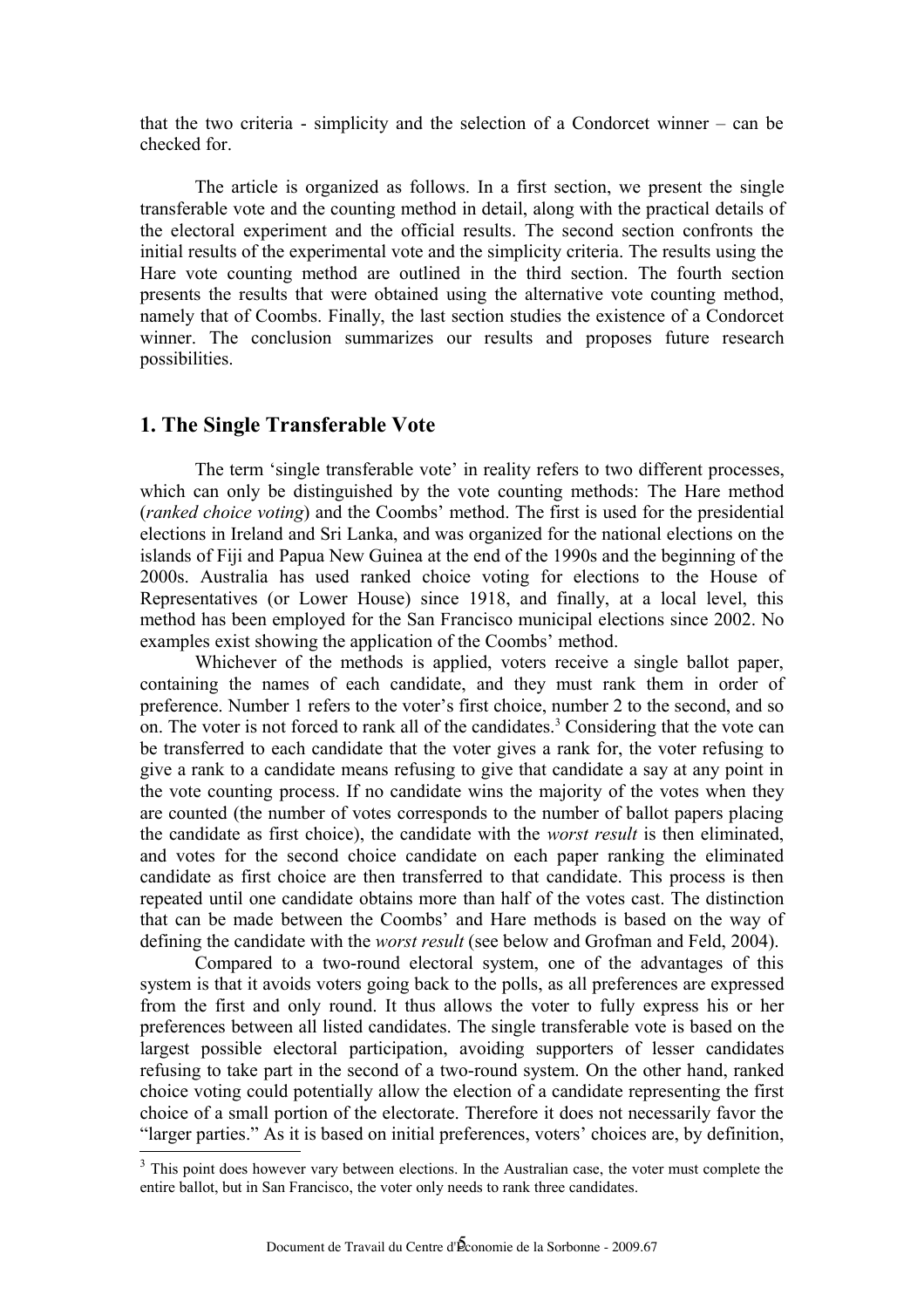not influenced by the first-round results, and therefore by the opinions of other voters which were expressed in the first round. As the voters have to make their choices just once and allow their vote to be transferred to the other ranked candidates, this electoral system greatly reduces voters' incentives to not vote sincerely. However, this electoral system does not completely eliminate the possibility of manipulation (insincere voting, cf. Peress, 2008).

A final advantage to this voting procedure, whichever vote counting method is applied, is that, as the two-round electoral system, it produces a majority winner.

One has to note one inherent difficulty with this electoral process: votecounting stations. The votes in this system, in contrast to the current two-round voting system, cannot be counted in local offices<sup>[4](#page-6-0)</sup>, with the national result being the aggregate results of all local offices. With the single transferable vote, the sum of all vote counts in each counting station does not lead to the same result as the count on the total number of ballot papers from the entire electoral district. The count should be made only once and at a district level, whichever counting method is applied. Furthermore, as all ballot papers ranking an eliminated candidate as first choice need to be reprocessed, the counting process is strongly facilitated through the use of information technology, as soon as the number of voters increases. Equally, voters could find this system more complicated than the current electoral system. On the face of it, choosing **one** single candidate can seem easier than selecting a list of candidates and ranking them by order of preference. However, as we will see, this suggestion seems to have only a weak empirical impact.

### **1.1. The Hare Method (Ranked Choice Voting)**

According to this method, the *worst result* will be defined based on the way in which *support can be brought together*: The candidate with the lowest number of votes as first choice is eliminated, and these votes are then recounted and passed on to the candidate which the voter placed as second choice on the ballot paper. If a candidate receives the majority of votes as a result of this transfer, she is elected. Otherwise, the process will be repeated until a majority winner is identified (Hare, 1873, Farrell *et al*. 1996).

This electoral system is therefore based on relative opinions, as is the majority electoral system. In general, but not systematically, it leads to similar results, as the vote-counting method is actually very similar to that of a two-round electoral system. In the counting procedure, the later repetitions can be seen as another fictional voting round in the electoral process. The worst candidate is eliminated in each *round*. As voters express the order of their preferred candidates, they are not required to return to vote again in further rounds. The only task to be done between each of these virtual voting rounds is to alter the ballot papers, transferring the votes to the candidate immediately following the eliminated candidate, and to keep a score for each of the candidates who remain on the list. In the 2007 French presidential election, a tworound electoral system, the 10 worst candidates were eliminated between the first and second rounds, but with the single transferable vote, candidates are eliminated one at a time. Such a difference is not only formal, in certain configurations it can affect the final results of an election. This was the vote-counting method that was outlined in the letter to voters, used to announce and present the experiment.

<span id="page-6-0"></span> $4$  Or simply for information, to know how voters in the area voted.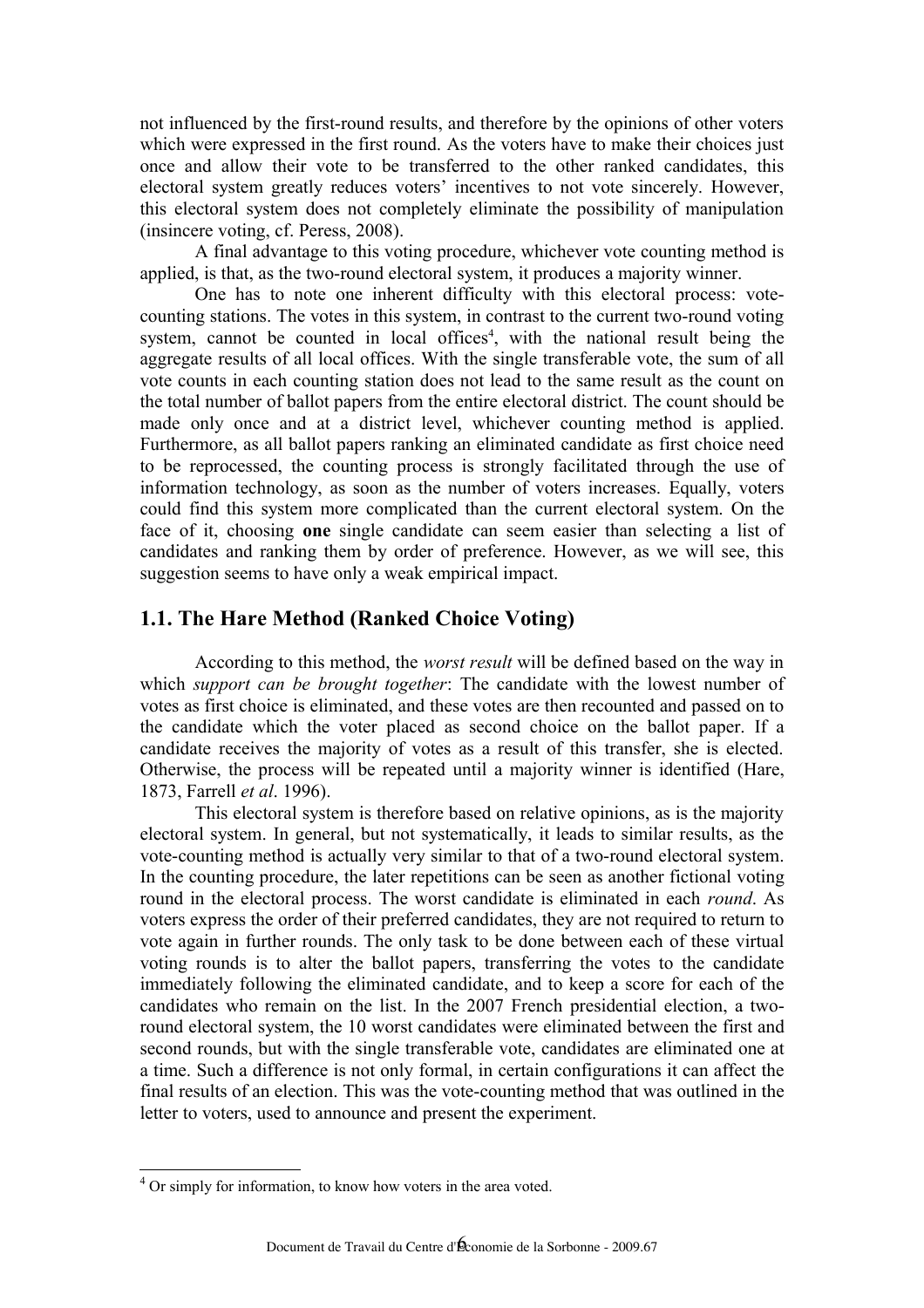### **1.2. Practical Details of the Electoral Experiment**

The electoral experiment was conducted in two of the eleven voting districts in the town of Faches-Thumesnil: District no.1 (Ecole Pasteur-Curie) and district no. 6 (Centre Médico-social). The voters in the two districts received a letter, signed by the Mayor of the town and the Dean of the Economic and Social Science Faculty (cf. Annex D). The letter informed voters that the experiment would take place during the first round of the presidential election, and of its practical details, also inviting them to take part. On the back of the letter, an explanatory note presented the single transferable vote and how it works. After having voted, the voters were then invited to take part in the electoral experiment in a voting office adjacent to the official office. The voters taking part in the experiment were reminded orally of the practical details, just before they filled in their ballot papers. We reconstructed all characteristics of a real polling station, including booths, boxes and ballot papers (cf. Annex A).

## **1.3. The official and aggregated results of districts 1 and 6 in Faches-Thumesnil**

Considering that the voting procedure allows a second round of voting to be avoided, the experiment naturally took place on April 22, 2007. The aggregated results of districts 1 and 6, shown in a table in Annex B, present the way in which the voters cast their votes for all presidential candidates in the official election. The national results are also presented in the same table.

If we compare the results, we can see that participation was a little lower in the districts where the experiment took place, in both the first and second rounds, but the general results are very similar to those observed at a national level. The correlation coefficient between the two sets of results is greater than 0.99, showing that the two data sets are practically identical. Furthermore, the statistical tests that were conducted do not show any significant difference between the two sets of results.

## **2. The single transferable vote and the simplicity criteria**

If we look at the criteria, which are set out to define a "good" electoral system, it is clear that simplicity is essential if democracy is to work successfully. A relatively complicated electoral system could eventually hinder universal suffrage, in which case it would no longer be citizens that appear on a *census* who vote, but those who understand the *sense*, the practical details of an electoral system.

Analyzing the results of the experiment regarding the simplicity principle, we can attempt to confirm that the electoral system presented to voters was well understood, and the results have not been marred through misunderstandings. We can note first of all that the experiment was warmly welcomed by the voters in the districts involved, as 60.30% accepted to take part (cf. table 1). Among the ballots completed by voters, a little less than 7% proved to be blank or spoilt. However, to understand the participants' level of comprehension of the proposed electoral system, a closer analysis of the blank and spoilt votes was conducted (cf. table 2). Amongst the blank and spoilt votes, around 3% were abusive, and around 12% were genuine blank votes. In total, these two categories represented 1.04% of votes, a rate which is, once again, very comparable with the complete sample of the two districts which took part, which received 1.51% of ballots as either blank or spoilt. The remainder of the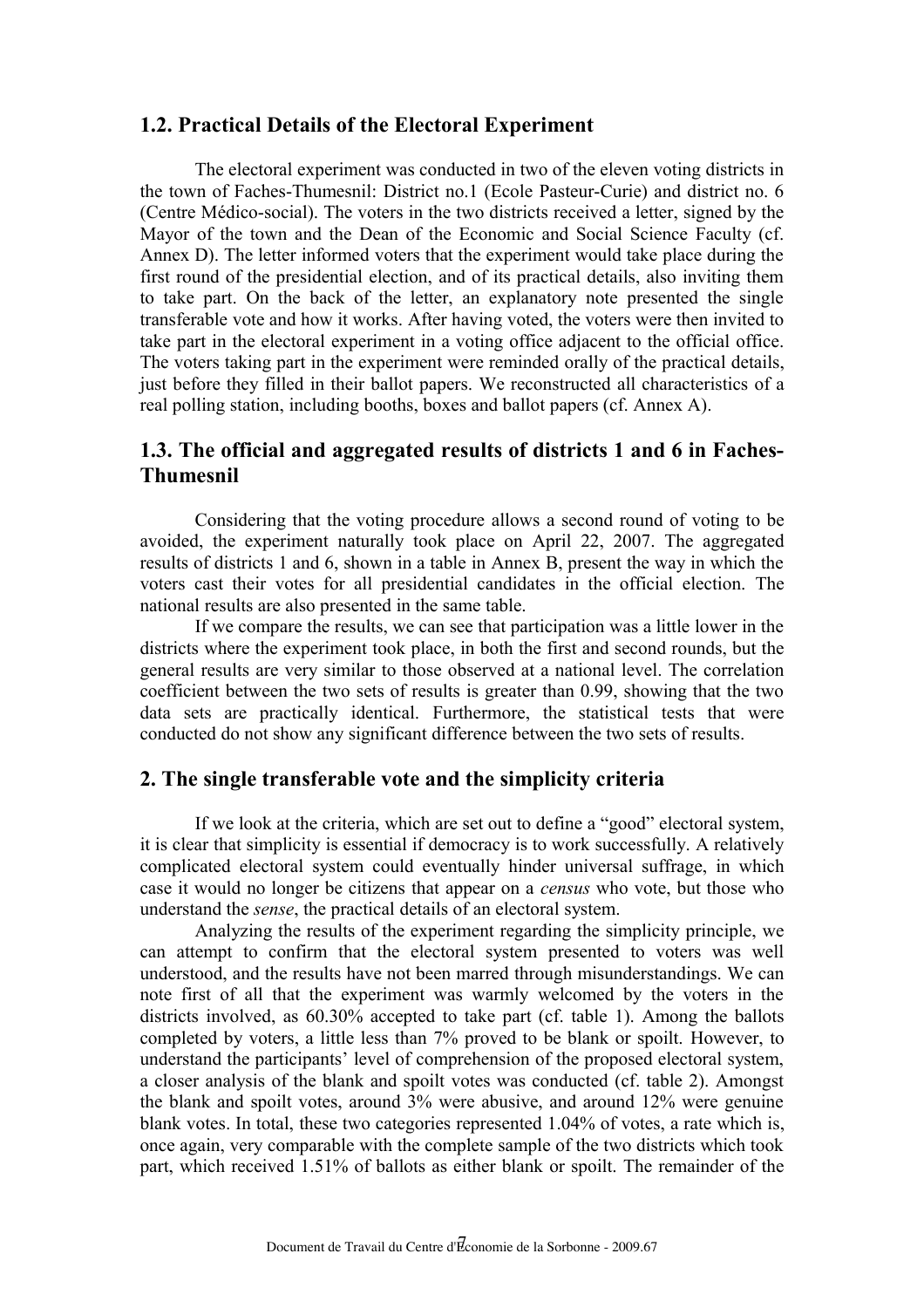blank and spoilt ballots (85% of the blank or spoilt papers in our sample) were those on which the voters expressed their choices with a simple cross, or contained a mistake in the ranking of candidates.<sup>[5](#page-8-0)</sup> These two error categories can be assimilated to a lack of understanding of this electoral system on the part of the experiment's participants. Therefore, mistakes made by participants represented a total of 5.94% of ballot papers. If this figure seems somewhat high, it is in fact relatively low when we consider that the experiment did not benefit from a strong mobilized campaign, explaining the new voting system to voters (who received a letter one week before the election and then oral explanations at the polling station), which would be carried out if this electoral system were to be adopted. We can note that in Australia, a country where this electoral system has been used in legislative elections since the beginning of the century and where voting is obligatory, blank and spoilt votes accounted for 3.8% of ballots in the 1998 election.

|                        |               | TABLE 1 – Participation in the electoral experiment        |
|------------------------|---------------|------------------------------------------------------------|
|                        | <b>Number</b> | % of official votes                                        |
| <b>Voters</b>          | 960           | 60.30                                                      |
|                        | <b>Number</b> | % of voters in experiment                                  |
| <b>Blank or Spoilt</b> | 67            | 6.98                                                       |
| <b>Votes Cast</b>      | 893           | 93.02                                                      |
|                        |               | Number of ballots according to number of candidates ranked |
| Number of              | Number of     | in $\%$                                                    |
| candidates ranked      | ballots       |                                                            |
| 1                      | 30            | 3.36                                                       |
| $\overline{2}$         | 67            | 7.50                                                       |
| 3                      | 163           | 18.25                                                      |
| 4                      | 95            | 10.64                                                      |
| 5                      | 78            | 8.73                                                       |
| 6                      | 37            | 4.14                                                       |
| 7                      | 17            | 1.90                                                       |
| 8                      | 9             | 1.01                                                       |
| 9                      | 3             | 0.34                                                       |
| 10                     | 9             | 1.01                                                       |
| 11                     | 15            | 1.68                                                       |
| 12                     | 370           | 41.43                                                      |

<span id="page-8-0"></span><sup>&</sup>lt;sup>5</sup> Some of the mistakes can be attributed to us. We neglected to precise in the letter addressed to the participants that ranking candidates with an equal number would not be allowed.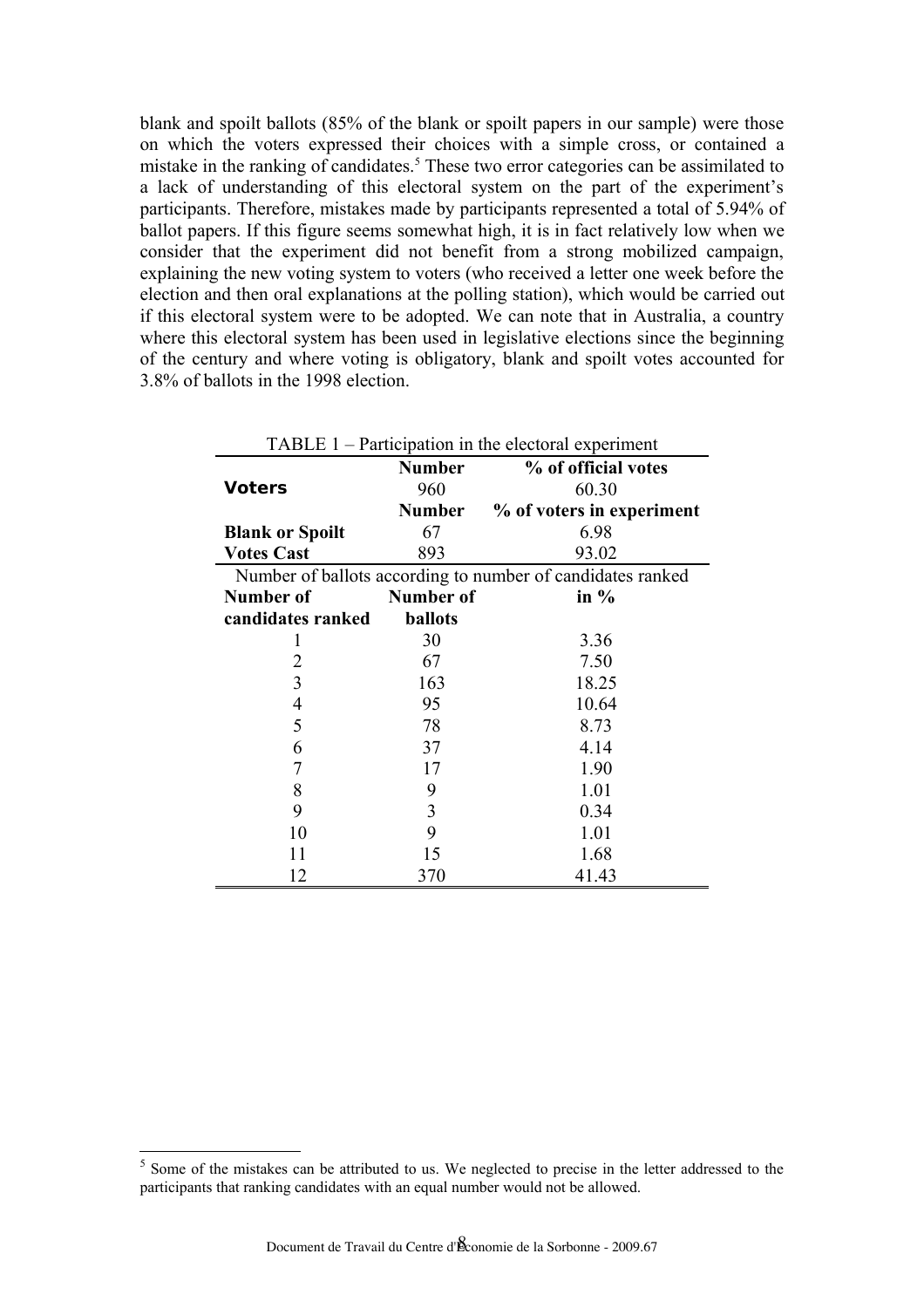|                | <b>Number</b>               | in $\%$ |
|----------------|-----------------------------|---------|
| <b>Abusive</b> | $\mathcal{D}_{\mathcal{L}}$ | 2.99    |
| <b>Blank</b>   | 8                           | 11.94   |
| <b>Cross</b>   | 22                          | 32.84   |
| Ranking        |                             |         |
| error          | 35                          | 52.54   |
| <b>Total</b>   |                             | 100     |

TABLE 2 – Nature of blank and spoilt ballots.

One characteristic of this electoral system, which can appear complex at first sight, is the requirement to rank (all or some of) the candidates. From this point of view, the results are again reassuring. Indeed, if we count the ballots in terms of the number of candidates ranked, we see a bimodal distribution, with a first peak between 3 and 4 ranked candidates (18.25% and 10.64% of ballots respectively, cf. table 1) and a second peak at 12 candidates, with more than 41% of voters. This result shows without question that a large number of voters did not find it prohibitive to rank the candidates in this way, only 3.36% of voters ranked only one candidate. However, this does not necessarily signify that the choice to rank only one candidate means the voter has difficulty in ranking a certain number of candidates, as it could represent a sincere vote (one single candidate deserves their vote, and they will not allow it to be eventually transferred to another candidate during the counting process).

Finally, it would appear that the level of mistakes and blank votes is relatively low, and that the need to rank candidates did not create a barrier against participation in this electoral system. Coupled with voters' high level of participation in this experiment, the results lead us to consider that the single transferable vote can be considered as a relatively simple, and therefore practical, electoral system. This result is not really surprising when we consider that this system has been in place and working in the Australian Lower House since 1918, and in the Irish presidential elections since 1937.

## **3 The single transferable vote results (Hare method)**

The first candidate to be eliminated is Gérard Schivardi (cf. table 3), as only a single voter cast him in first position (meaning that he received 0.11% of votes cast). This ballot indicated Olivier Besancenot as second choice candidate. With Schivardi eliminated, this voter's choice is therefore transferred to Besancenot.<sup>[6](#page-9-0)</sup> After counting the votes (cf. table 3), Besancenot's result now improves (passing from 6.49% after the first repetition to 6.61% after the second), with all other candidates' scores remaining unchanged. In this second repetition, the candidate with the worst score according to the Hare method is Frédéric Nihous. After this candidate is eliminated, the ballots placing him in first position have the votes transferred from this candidate to the candidate ranked in second position. After this transfer, we recount the votes received by each candidate to identify the one with the worst score  $(3<sup>rd</sup>$  repetition), and so on.

<span id="page-9-0"></span> $<sup>6</sup>$  In annex C, we explain the manner in which votes are transferred during each repetition of the voting</sup> process, based on this ballot paper.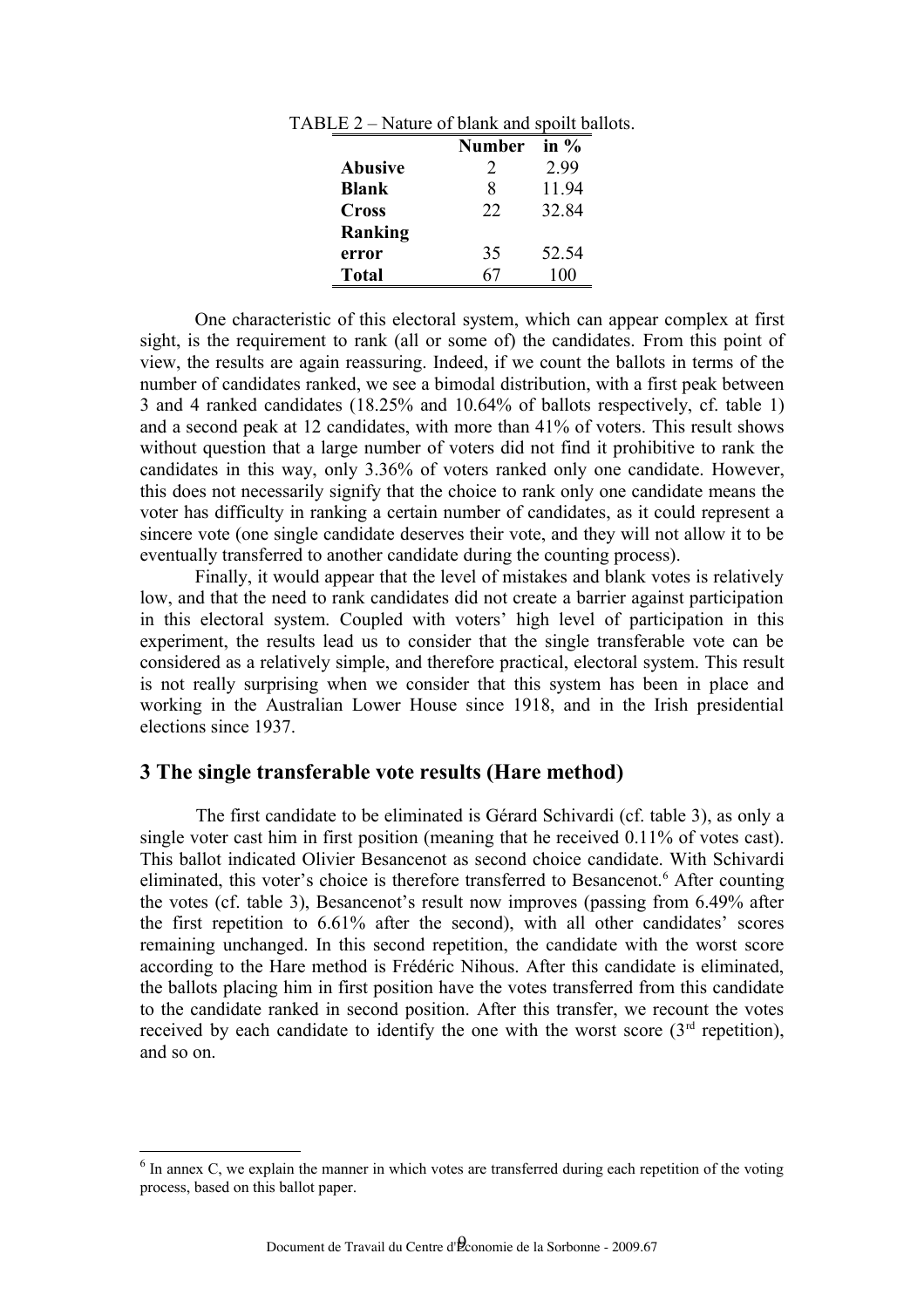| Candidate          |      |                |      |      |                | Repetition (% of votes received) |      |      |                |      |       |
|--------------------|------|----------------|------|------|----------------|----------------------------------|------|------|----------------|------|-------|
|                    |      | $\overline{2}$ | 3    | 4    | 5              | 6                                | 7    | 8    | 9              | 10   | 11    |
| <b>Besancenot</b>  | 6.49 | 6.61           | 6.72 | 7.17 | 7.17           | 7.74                             | 8.98 | 10.5 | 12.4           |      |       |
|                    |      |                |      |      |                |                                  |      | 9    | $\overline{2}$ |      |       |
| <b>Buffet</b>      | 2.13 | 2.13           | 2.24 | 2.24 | 2.24           | 2.81                             | 3.37 |      |                |      |       |
| Schivardi          | 0.11 |                |      |      |                |                                  |      |      |                |      |       |
| <b>Bayrou</b>      | 21.1 | 21.1           | 21.2 | 21.6 | 21.9           | 22.4                             | 22.7 | 22.8 | 23.2           | 27.4 |       |
|                    | 6    | 6              | 8    | 4    |                | 5                                | 8    | 6    | 5              | 5    |       |
| Bové               | 1.68 | 1.68           | 1.68 |      |                |                                  |      |      |                |      |       |
| <b>Voynet</b>      | 2.02 | 2.02           | 2.02 | 2.24 | 2.24           |                                  |      |      |                |      |       |
| <b>De Villiers</b> | 1.90 | 1.90           | 1.90 | 2.02 |                |                                  |      |      |                |      |       |
| Royal              | 22.2 | 22.2           | 22.2 | 22.5 | 22.5           | 23.1                             | 23.2 | 24.4 | 25.1           | 32   | 45.85 |
|                    | 8    | 8              | 8    | 3    | 3              | $\overline{2}$                   | 3    | 4    | 7              |      |       |
| <b>Nihous</b>      | 0.45 | 0.45           |      |      |                |                                  |      |      |                |      |       |
| Le Pen             | 6.72 | 6.72           | 6.83 | 6.84 | 7.51           | 7.52                             | 7.52 | 7.77 |                |      |       |
| Laguiller          | 2.24 | 2.24           | 2.24 | 2.47 | 2.58           | 2.58                             |      |      |                |      |       |
| <b>Sarkozy</b>     | 32.8 | 32.8           | 32.8 | 32.8 | 33.7           | 33.7                             | 34.1 | 34.3 | 39.1           | 40.5 | 54.15 |
|                    |      |                |      | 5    | $\overline{4}$ | 8                                | 2    | 5    | 6              | 5    |       |

TABLE 3 – vote count according to the Hare method.

Using this procedure, the candidates to be eliminated after Schivardi and Nihous, in order, are José Bové, Philippe de Villiers, Dominique Voynet<sup>[7](#page-10-0)</sup>, Arlette Laguiller, Marie-George Buffet, Jean-Marie Le Pen, Olivier Besancenot and François Bayrou. In the  $10<sup>th</sup>$  repetition, at which point only three candidates remain (Bayrou, 27.45%, Ségolène Royal, 32% and Nicolas Sarkozy, 40.55%), this method therefore eliminates Bayrou, who had received the least votes. Only Royal and Sarkozy remain on the list. After transferring votes cast in favor of Bayrou, this counting method results in Sarkozy being elected with 54.15% of votes cast, against 45.85% of votes for Royal.

Therefore, *ranked choice voting* (the single transferable vote with the Hare method) leads to a result, which is very similar to that obtained using the two-round system (the official vote). Both systems result in the same winner, Sarkozy, with very similar scores – Sarkozy achieving 53.38% in the official election and 54.15% in the experimental election, and 46.62% and 45.85% respectively for Royal.

This result is not really surprising, as numerous similarities exist between the two electoral systems, a fact that we already developed upon in the section that presented this method.

We can however go further in our analysis of the experimental election, on the one hand studying the composition of the electorate eventually voting for one of the two finalists, and on the other hand their levels of attraction, based on the ranking position which was ultimately given to them.

<span id="page-10-0"></span><sup>&</sup>lt;sup>7</sup> We can see that in this  $5<sup>th</sup>$  repetition, Voynet shares the worst score with Buffet. They are in a dead heat in terms of votes; therefore we need to determine which one should be eliminated. The electoral process should define these criteria before the vote takes place. We envisaged two possible criteria: eliminate the candidate with the worst initial score (in the first round), in this case Voynet; or eliminate the candidate with the least number of second place votes in this 5<sup>th</sup> repetition (Voynet 34, Buffet 46). Voynet is therefore eliminated, whichever of the criteria, which would have been upheld at the beginning, is applied.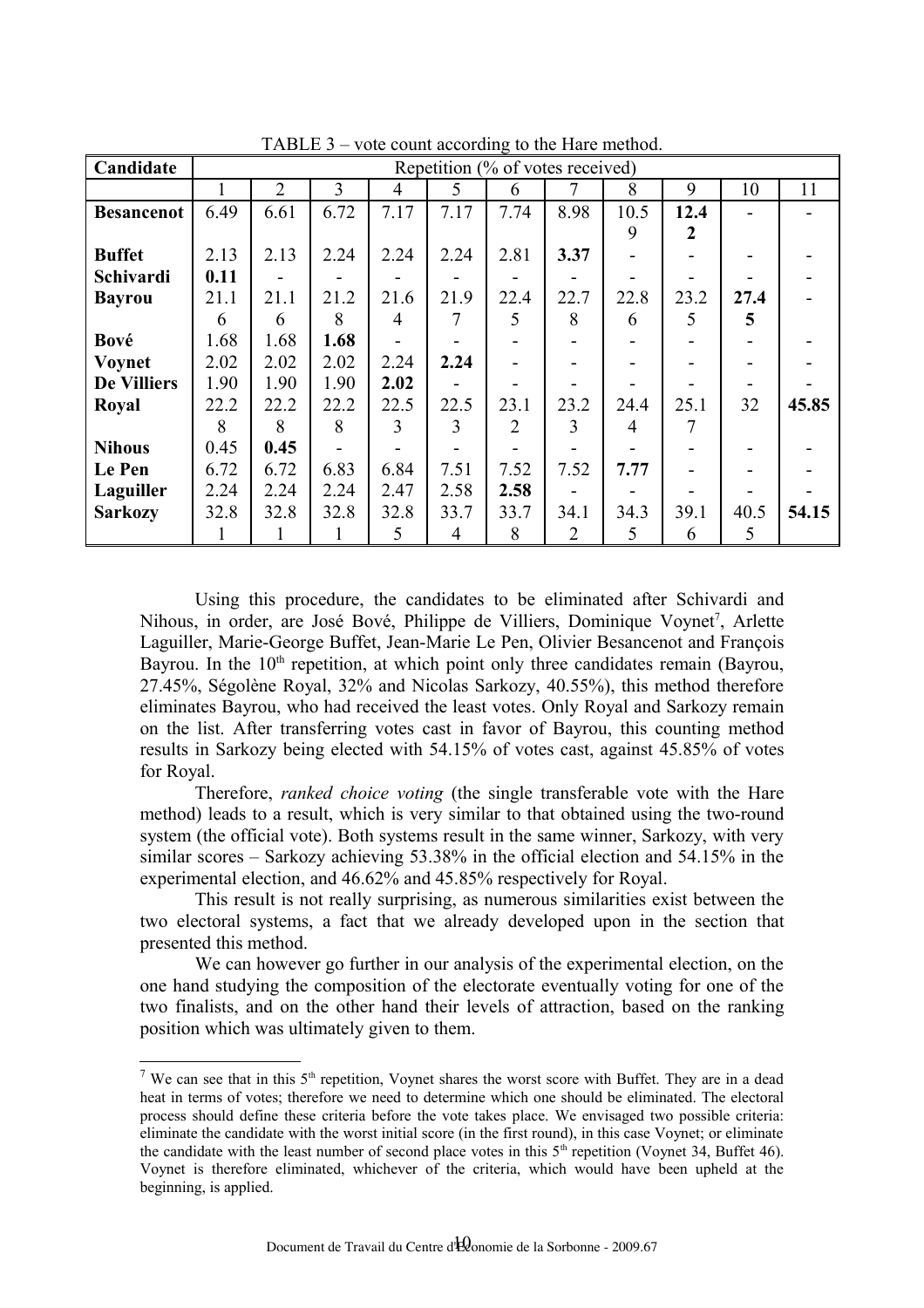The first column in table 4 corresponds to the distribution of the electorate whose votes were ultimately cast for Sarkozy, therefore finding themselves competing against Royal in the final repetition of the electoral process. Thus, 1.94% of Sarkozy's voters (in the 11<sup>th</sup> repetition) initially wanted to vote for Besancenot (ranking him in first position on their ballots). More than 63% of them placed Sarkozy as first choice from the beginning, 9% initially preferred Le Pen, 3% de Villiers and more than 19% Bayrou. Almost 75% of his voters initially voted for a right-wing candidate (including him), or one from the extreme right. Including Bayrou, this figure reaches 95%.

|                    | Initial intention (in $\%$ ) |        | <b>Proportion of voters who</b><br>initially voted for (in %): |       |
|--------------------|------------------------------|--------|----------------------------------------------------------------|-------|
|                    | Sarkozy                      | Royal  | Sarkozy                                                        | Royal |
| <b>Besancenot</b>  | 1.94                         | 10.97  | 15.52                                                          | 74.14 |
| <b>Buffet</b>      | 0.22                         | 4.08   | 5.26                                                           | 84.21 |
| Schivardi          | 0.22                         |        | 100                                                            |       |
| <b>Bayrou</b>      | 19.65                        | 21.43  | 48.15                                                          | 44.44 |
| Bové               | 0.43                         | 3.06   | 13.33                                                          | 80    |
| <b>Voynet</b>      | 0.65                         | 3.32   | 16.67                                                          | 72.22 |
| <b>De Villiers</b> | 3.02                         |        | 82.35                                                          |       |
| Royal              |                              | 50.77  | 0                                                              | 100   |
| <b>Nihous</b>      | 0.65                         | $_{0}$ | 75                                                             |       |
| Le Pen             | 9.07                         | 3.06   | 70                                                             | 20    |
| Laguiller          | 0.86                         | 3.32   | 20                                                             | 65    |
| <b>Sarkozy</b>     | 63.28                        | 0      | 100                                                            |       |
| <b>Total</b>       | 100                          | 100    |                                                                |       |

| TABLE 4 – Hare: distribution of voters who eventually voted for one of the 2 finalists |  |  |  |  |
|----------------------------------------------------------------------------------------|--|--|--|--|
|----------------------------------------------------------------------------------------|--|--|--|--|

If we now look at each candidate's supporters, whose votes were eventually cast for Sarkozy instead, we find the information in the third column of table 4. Thus, 15.52% of voters who ranked Besancenot as first choice (his supporters) indicated that they preferred Sarkozy to Royal, and therefore voted in his favor during the final run off between the two at the end of the process. In descending order<sup>[8](#page-11-0)</sup>, the figure reaches almost 82% of de Villiers' supporters, 75% of Nihous', 70% of Le Pen's, 48% of Bayrou's, then falling to 20% of Laguiller's supporters, and finishing with 5% of Buffet's.

Of the electorate voting for Royal at the end of the process, 50% of her voters had initially ranked her as first choice, 21% had initially ranked Bayrou as first choice and 10% for Besancenot. Interestingly, none of the voters who ranked de Villiers or Nihous in first position ranked Royal ahead of Sarkozy. In terms of the transfer  $(4<sup>th</sup>$ column), we see that, in descending order, almost 85% of voters who placed Buffet as first choice voted for Royal. This rate is as high as 75% of Besancenot's supporters, 72% of Voynet's, 65% of Laguiller's and 44% of Bayrou's. It goes down to 20% in the case of Le Pen's supporters.

The majority of voters (between 65% and 85%) who initially supported another leftwing candidate transferred their vote to Royal rather than Sarkozy. On the contrary, none of de Villier's or Nihous' supporters eventually voted in favor of Royal.

<span id="page-11-0"></span><sup>&</sup>lt;sup>8</sup> In the case of Schivardi, the share is not of great significance, as only one single voter ranked this candidate in first position.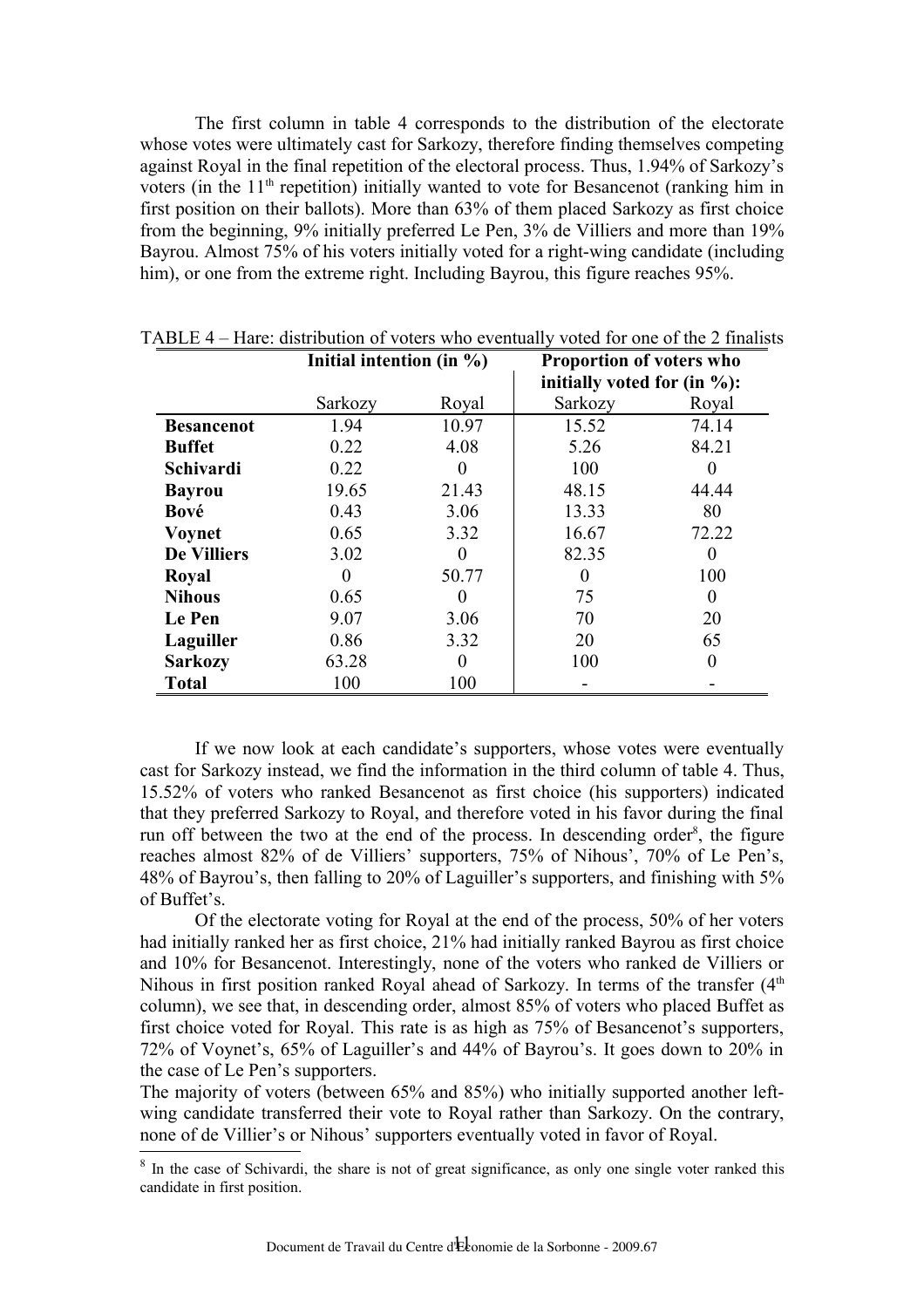We notice that, if we add up the numbers for each term in the second and fourth columns of table 4, the total does not reach 100%. The difference represents the proportion of voters who did not rank both Sarkozy and Royal, and therefore did not want for their vote to be transferred to one of the candidates against the other in the counting process. Thus, 48,15% of voters who ranked Bayrou as first choice indicated that they preferred Sarkozy, and 44.44% preferred Royal, meaning that 7.41% of them did not want their vote to be transferred two one of the two finalists chosen using this counting method.<sup>[9](#page-12-0)</sup>

|                | <b>Sarkozy</b> |        | Royal                              |        |
|----------------|----------------|--------|------------------------------------|--------|
|                |                |        | Ballots classing them in position: |        |
|                | <b>Number</b>  | in $%$ | <b>Number</b>                      | in $%$ |
| 1              | 293            | 63.28  | 199                                | 50.77  |
| $\overline{2}$ | 132            | 28.51  | 96                                 | 24.49  |
| 3              | 18             | 3.89   | 30                                 | 7.65   |
| $\overline{4}$ | 5              | 1.08   | 29                                 | 7.4    |
| 5              | 4              | 0.86   | 9                                  | 2.3    |
| 6              | 0              | 0      | 8                                  | 2.04   |
| $\overline{7}$ | 3              | 0.65   | 5                                  | 1.28   |
| 8              | 3              | 0.65   | 3                                  | 0.77   |
| 9              | $\overline{2}$ | 0.43   | 3                                  | 0.77   |
| 10             | 1              | 0.22   | 7                                  | 1.79   |
| 11             | 2              | 0.43   | 3                                  | 0.77   |
| 12             |                |        |                                    |        |

TABLE 5 – distributions of votes according to rankings, where the vote was eventually transferred to one of the two finalists.

Around 63% of the voters who eventually voted for Sarkozy ranked him as first choice, and more than 28% of them ranked him as second choice (cf. table 5). Thus, more than 90% of the electorate who voted for Sarkozy against Royal ranked him as either first or second choice on their ballot papers, representing a relatively high level of support.

Of the voters who indicated in their ranking that they preferred Royal to Sarkozy (meaning those that voted for her), 50% ranked her in first position and 25% in second position, a total of 75% for one of these two first positions. We need to go as far as the fourth position to reach 90% of the voters, which proves a lower level of support compared to that of Sarkozy.

### **4. The Coombs' method**

It could be interesting to test the influence that the vote counting method has on the election result. However, we should be very careful when applying the Coombs' method to the ballot papers completed during this electoral experiment. In truth, only the Hare method of vote counting was announced to voters (cf. the letter sent to voters, Annex D), and nothing can ensure that the voters taking part in the experiment would not have altered their ranking if a different counting method had

<span id="page-12-0"></span><sup>9</sup> These ballots are therefore considered to be blank votes for this final round, and they are no longer counted as votes cast. The number of votes cast therefore evolves (by falling) during the vote counting process.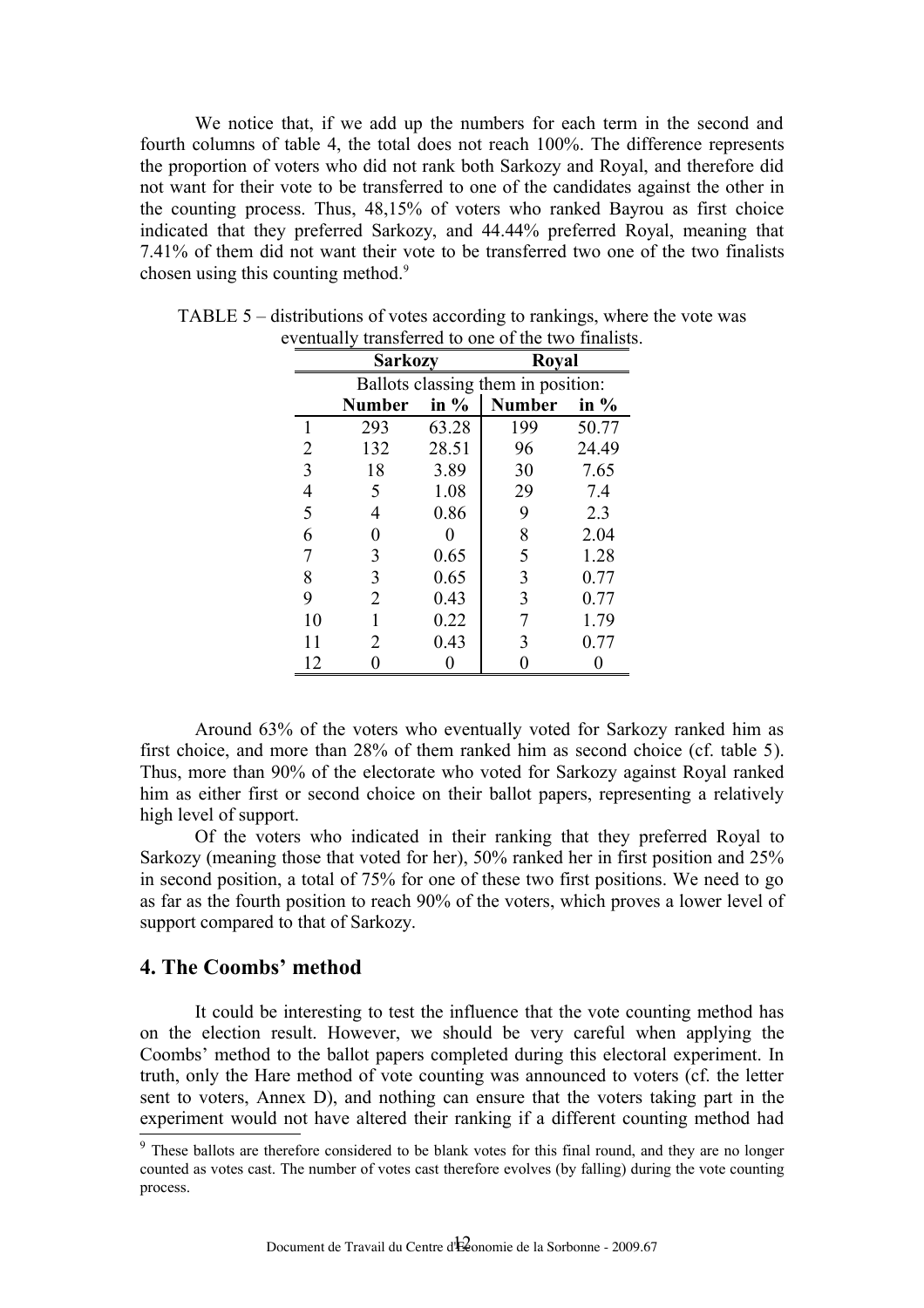been announced. We therefore explicitly assume in this section that the ranking choices expressed by voters were not affected by the counting method, and that voters gave their true preferences (no manipulation or strategic voting).

The subjects were certainly asked to rank candidates according to their preferences, given as an instruction in the explanatory note and on the ballot paper (see annexes A and D). This could be understood as asking voters to vote sincerely, as long as voters understand the instruction as being a necessity and not a guideline. Two remarks can be made on this point.

Firstly, it could be argued that the instructions given to voters should sufficiently define the electoral system (meaning that they explain *how* the ballot paper should be filled in), without indicating for *whom* the subjects of the experiment should vote. In addition, it is not necessarily shocking to ask voters to rank candidates according to their preferences. In fact, if this reduces voters' tendencies to vote tactically (as a form of manipulation), it would actually improve the perspective usefulness of rankings given by voters, allowing results produced by different methods to be compared.

Furthermore, the wording that was used attempted to explain to the subjects, who were just discovering this type of ballot paper, in the simplest possible way, how to cast their vote.

Moreover, it should be recognized that in the framework of our experiment, the single transferable vote offered voters little opportunity for manipulation. A voter's incentive to manipulate the election is very small as soon as voters form a sufficiently large sample (becoming larger than a small group) and the candidates (or their representatives) are unable to exert their influence over the experiment's participants. Manipulation is even less likely in our experiment as the electoral system which was tested had not previously been seen by the voters, which rules out the possibility of people learning how to manipulate the system easily.

In addition, we assume that voters, when asked to vote by ranking the candidates, rank them according to their order of preference, without conducting an opinion poll. In fact, the communication of opinion poll results does not, in reality, only eliminate undecided voters; in addition they generally do not include all of the candidates in the election (cf. Abramson, 2007). Finally, the ranking system which voters are asked for in a single transferable vote is advantageous in reducing the number of dead heats (as it asks voters to order their preferences), as opposed to an opinion poll or even approval voting (cf. Balinski and Laraki, 2007, a and b).[10](#page-13-0)

The Coombs' method (1964) is an alternative to that of Hare. The *worst* result, according to the Coombs' method, is defined by the *level of rejections* that a candidate and his manifesto accumulate. It uses a completely different philosophy to that which is prevalent in current electoral systems. Contrary to the Hare method, the operating criterion is no longer the level of support, but the level of rejection. Concretely, during the first repetition, the candidate with the highest number of ballot papers where he/she is either not ranked or ranked in last position (the twelfth position in this case at the time of the first repetition) is eliminated, and votes in his/her favor are transferred to the candidates ranking in second position on those ballot papers. If a candidate receives the majority of votes as a result of this transfer, they are elected. Otherwise, a new repetition takes place, and the candidate who has the highest number of ballot papers where he/she is either not ranked or ranked in last position (the eleventh position in this case) is eliminated, and this process is repeated until a majority winner is found. Concerning this procedure, one of its main

<span id="page-13-0"></span> $10$  On this point, we thank Paul R. Abramson for his input.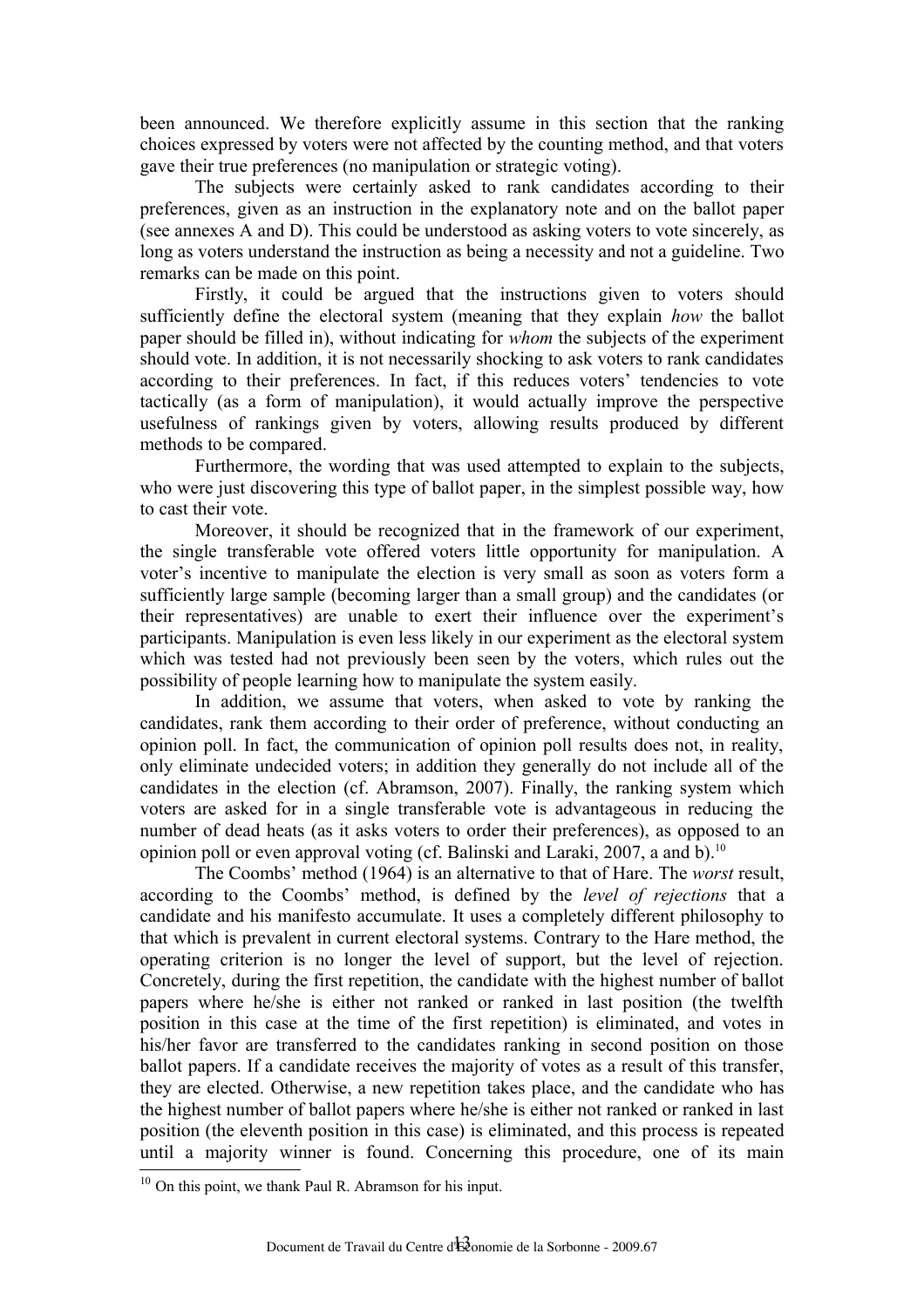advantages is that it always leads to the Condorcet winner being elected, as long as the voters' preferences are unimodal, as shown by Grofman and Feld (2004).

Using this vote counting method, we radically change philosophy, as the criteria for eliminating a candidate is no longer the level of support, but the level of rejections level that a candidate and his manifesto accumulate. Concretely, during each repetition, the candidate who has the highest number of ballot papers where he/she is either not ranked or ranked in last position is eliminated.

According to this procedure, and therefore accepting the hypothesis of voters' sincerity, $<sup>11</sup>$  $<sup>11</sup>$  $<sup>11</sup>$  the first candidate to be eliminated (cf. table 6) is no longer Schivardi, but</sup> Le Pen. Out of the 893 ballot papers, 549 voters did not rank him, or ranked him in  $12<sup>th</sup>$  position. The order of elimination during the course of the repetitions is as follows: Schivardi, Nihous, de Villiers, Bové, Laguiller, Buffet, Voynet, Besancenot and Royal. With this method, the two finalists are Bayrou and Sarkozy. Indeed, even though Royal collected more support than Bayrou, 32% versus 27.45% respectively (cf. table 3 or table 7), she is eliminated because she received more rejections, with 452 ballot papers, compared to 395 for Sarkozy and 215 for Bayrou. The latter appears to be the most consensual candidate, in other words the candidate collecting the least number of rejections.

| Candidate          |     |                                                                                  |     |     |     | Repetition (% of votes received) |     |     |     |     |    |
|--------------------|-----|----------------------------------------------------------------------------------|-----|-----|-----|----------------------------------|-----|-----|-----|-----|----|
|                    |     | $\overline{2}$                                                                   | 3   | 4   | 5   | 6                                |     | 8   | 9   | 10  | 11 |
|                    |     | Number of ballots where the candidate was not ranked or ranked in last position. |     |     |     |                                  |     |     |     |     |    |
| <b>Besancenot</b>  | 345 | 347                                                                              | 351 | 354 | 357 | 373                              | 403 | 439 | 517 |     |    |
| <b>Buffet</b>      | 390 | 395                                                                              | 400 | 401 | 407 | 425                              | 454 |     |     |     |    |
| <b>Schivardi</b>   | 507 | 522                                                                              |     |     |     |                                  |     |     |     |     |    |
| <b>Bayrou</b>      | 151 | 151                                                                              | 151 | 152 | 153 | 154                              | 154 | 156 | 164 | 215 |    |
| Bové               | 430 | 441                                                                              | 455 | 468 | 490 |                                  |     |     |     |     |    |
| <b>Voynet</b>      | 385 | 385                                                                              | 388 | 394 | 407 | 423                              | 446 | 474 |     |     |    |
| <b>De Villiers</b> | 416 | 471                                                                              | 479 | 486 |     |                                  |     |     |     |     |    |
| Royal              | 232 | 235                                                                              | 235 | 237 | 242 | 245                              | 252 | 260 | 279 | 452 |    |
| <b>Nihous</b>      | 471 | 482                                                                              | 490 |     |     |                                  |     |     |     |     |    |
| Le Pen             | 549 |                                                                                  |     |     |     |                                  |     |     |     |     |    |
| Laguiller          | 430 | 445                                                                              | 448 | 454 | 468 | 494                              |     |     |     |     |    |
| <b>Sarkozy</b>     | 221 | 265                                                                              | 266 | 268 | 303 | 309                              | 311 | 314 | 337 | 395 |    |

TABLE 6 – vote count according to the Coombs' method.

Table 7 shows the percentages of votes received by each candidate over the duration of the repetitions. With this method, the two finalists are Bayrou and Sarkozy. In this configuration, it is Bayrou who is elected with 51.97% of the votes, against 48.08% for Sarkozy.

The choice between vote counting methods, the Hare method *versus* the Coombs' method, therefore appears to be pivotal in deciding which candidate is elected. In our experiment, the Hare method leads to a final run-off between Sarkozy and Royal, with the former being the winner, but the Coombs' method brings about a final confrontation between Sarkozy and Bayrou, with the latter being elected as the winner.

<span id="page-14-0"></span> $11$  Testing the sincerity of voters in our sample is impossible in reality; our experiment takes place in the field, and not in a laboratory (in which case the initial allocations as well as participants' profiles can be defined, allowing one to measure the difference between their behavior and their "real" preferences).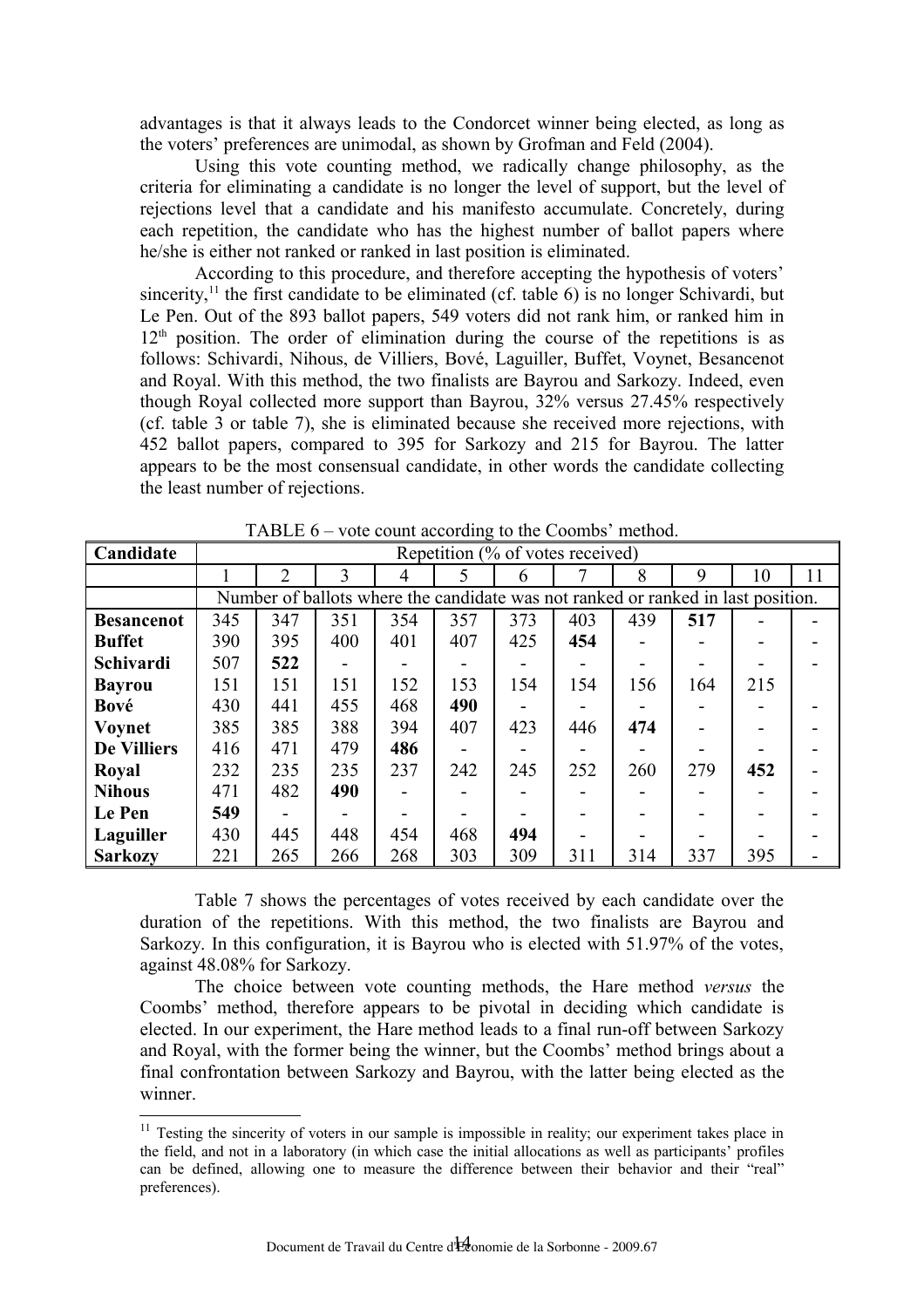| Candidate          |      |                |      |      | Repetition (% of votes received)       |                |                |      |                  |      |       |
|--------------------|------|----------------|------|------|----------------------------------------|----------------|----------------|------|------------------|------|-------|
|                    |      | $\overline{2}$ | 3    | 4    | 5                                      | 6              |                | 8    | 9                | 10   | 11    |
|                    |      |                |      |      | Votes received as % of all votes cast. |                |                |      |                  |      |       |
| <b>Besancenot</b>  | 6.49 | 7.62           | 7.74 | 7.85 | 7.96                                   | 8.53           | 9.89           | 11.3 | 12.4             |      |       |
|                    |      |                |      |      |                                        |                |                | 9    | $\boldsymbol{2}$ |      |       |
| <b>Buffet</b>      | 2.13 | 2.13           | 2.13 | 2.24 | 2.24                                   | 2.24           | 2.81           |      |                  |      |       |
| Schivardi          | 0.11 | 0.11           |      |      |                                        |                |                |      |                  |      |       |
| <b>Bayrou</b>      | 21.1 | 21.4           | 21.4 | 21.5 | 21.8                                   | 22.2           | 22.7           | 22.7 | 23.2             | 27.4 | 51.97 |
|                    | 6    |                |      | 2    | 6                                      | 2              | $\overline{0}$ | 7    | 5                | 5    |       |
| Bové               | 1.68 | 1.68           | 1.68 |      | 1.68                                   |                |                |      |                  |      |       |
| <b>Voynet</b>      | 2.02 | 2.02           | 2.02 | 2.02 | 2.02                                   | 2.24           | 2.36           | 2.59 |                  |      |       |
| <b>De Villiers</b> | 1.90 | 2.13           | 2.13 | 2.13 |                                        |                |                |      |                  |      |       |
| Royal              | 22.2 | 22.7           | 22.7 | 22.8 | 22.8                                   | 23.1           | 23.3           | 24.2 | 25.1             | 32   |       |
|                    | 8    | 6              | 6    |      |                                        | $\overline{2}$ | 7              | 4    | 7                |      |       |
| <b>Nihous</b>      | 0.45 | 0.56           | 0.56 |      |                                        |                |                |      |                  |      |       |
| <b>Le Pen</b>      | 6.72 |                |      |      |                                        |                |                |      |                  |      |       |
| Laguiller          | 2.24 | 2.58           | 2.58 | 2.58 | 2.8                                    | 3.14           |                |      |                  |      |       |
| <b>Sarkozy</b>     | 32.8 | 37             | 37   | 37.1 | 38.4                                   | 38.5           | 38.8           | 39.0 | 39.1             | 40.5 | 48.03 |
|                    |      |                |      |      | 5                                      |                | 8              |      | 6                | 5    |       |

TABLE 7 – vote count according to the Coombs' method – continued.

This result shows that this method favors consensual candidates in the vote counting process, the one that collects the least rejections. Also, if we look at the results in the first column of table 6, we can see that the three candidates for whom the level of rejections (in the same sense as previously) is lowest for Bayrou (151 ballots), Sarkozy (221 ballots), and Royal (232 ballots). During the last but one repetition (the tenth), these are the exact candidates that remain on the list. The vast majority of Sarkozy's supporters ranked Royal after Bayrou, and similarly Bayrou's supporters ranked Royal after Sarkozy, although in a smaller proportion, and it is therefore Royal who attracted the most rejections, and is eliminated according to this method. This result gives us an initial indication concerning the existence of an eventual Condorcet winner. If one exists, it cannot be Sarkozy, because he loses in a direct run-off against Bayrou, as indicated by the result obtained through the Coombs' method.

#### **5. Does the Hare method respect the Condorcet principle?**

Our analysis of the different procedures of the single transferable vote forms part of a debate on the choice of a voting system with satisfactory qualities, which goes back as far as the eighteenth century and the rivalry between Condorcet and Borda.<sup>[12](#page-15-0)</sup> The existence of Condorcet cycles prohibits the construction of a general procedure that, beginning with run-offs between candidates, would allow a relationship of collective preferences to be formed. Indeed, whenever a Condorcet cycle is present, the relationship formed by run-offs is no longer transitive.

If the candidates cannot be ordered based on the results of run-offs, which

<span id="page-15-0"></span><sup>&</sup>lt;sup>12</sup> We find an introduction to this debate in Truchon (1999). For a more general view, see Diamantopoulos (2004).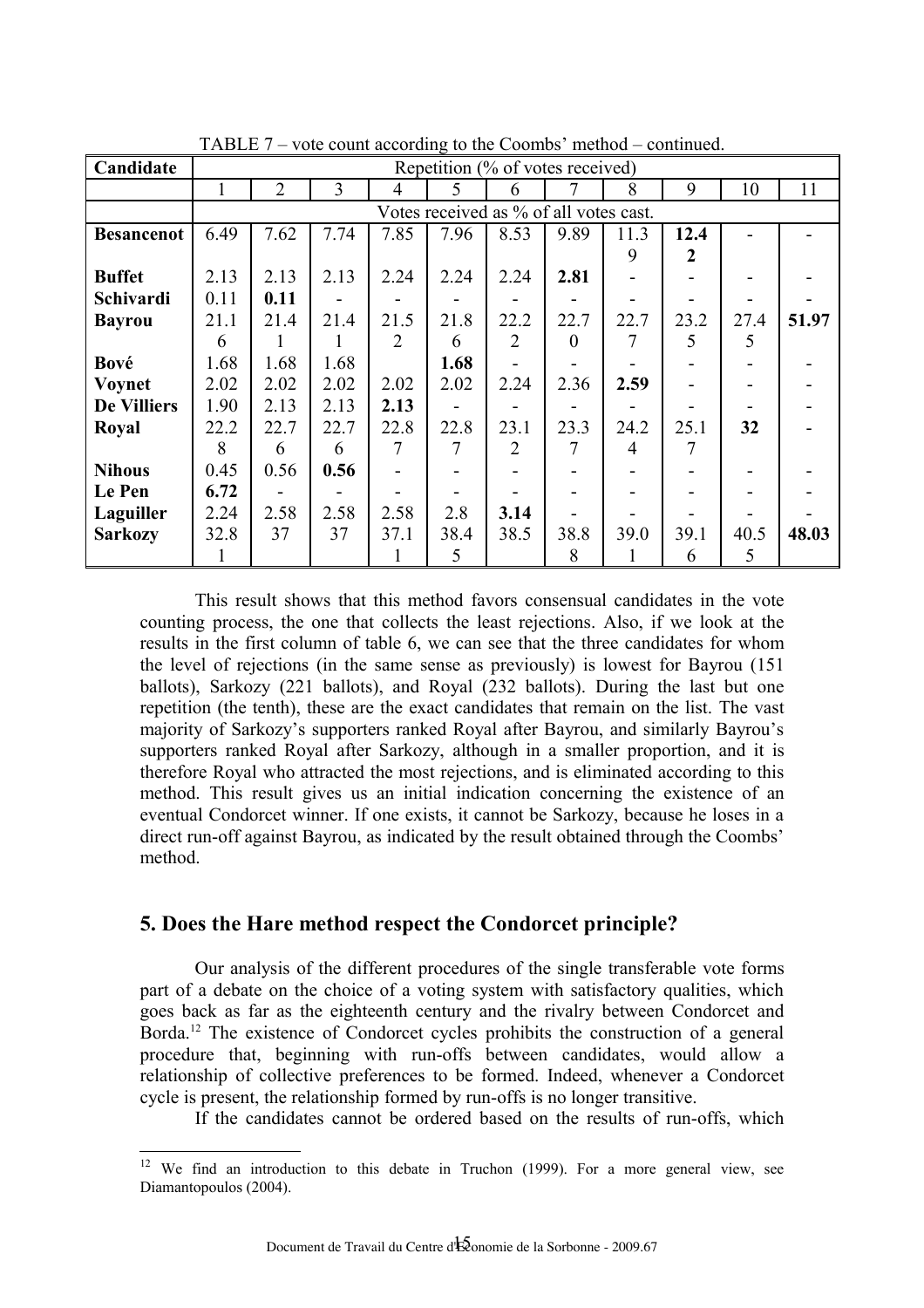candidate should be chosen? The answer proposed by Condorcet is a partial response: If at the very least one candidate exists, winning run-offs against each of the other candidates and is thus the Condorcet winner, he/she must be chosen. Consequentially, following Condorcet, many Social Choice Theorists consider a satisfactory voting system to be one, which identifies the Condorcet winner, as long as one exists.<sup>[13](#page-16-0)</sup>

In this context, it is interesting to examine if there are Condorcet cycles in the votes that are studied here. The specific practical details of the transferable vote allow us to analyze the potential presence of a Condorcet winner, and to see whether or not the Condorcet winner is identified via one of the two transferable vote procedures.<sup>[14](#page-16-1)</sup> If there is no cycle, the candidates can be ranked based on the results of run-offs against one other. We can therefore compare the ranking orders produced by each of the two vote counting methods.

To this end, we have reconstructed the results of each run-off using the ranking order expressed on each ballot paper. More precisely, for any given ballot paper, we consider that the voter elects for candidate A in a run-off with candidate B if candidate A is ranked ahead of candidate B, or if candidate A is ranked and candidate B is not. We find the results of all the run-offs in the (symmetric) matrix of associated vote (table 8).

Upon reading table 8, we can see that there are no Condorcet cycles which allow us to rank all of the candidates based on bilateral run-offs. Bayrou is the highest ranked, making him the Condorcet winner. He wins each of his 11 run-offs. Sarkozy comes next, winning 10 of his 11 run-offs (losing to Bayrou) followed by Royal, who is preferred in 9 out of 11 run-offs (losing to Bayrou and Sarkozy). In fourth place is Besancenot with 8 victories (he loses against the three previous candidates), confirming his good performance under the counting process of the single transferable vote, as he finds himself in the final four using both the Hare and the Coombs' methods. On the other hand, Schivardi loses all of his run-offs, and Le Pen wins only the run-off against Schivardi.

All together, the ranking of candidates using table 8 runs as follows:

Bayrou ≻ Sarkozy ≻ Royal ≻ Besancenot ≻ Buffet ≻ Voynet ≻ Laguiller ≻ de Villiers ≻ Bové ≻ Nihous ≻ Le Pen ≻ Schivardi

We can compare this to the ranking orders that use successive eliminations, produced using each of the two vote counting methods. The reverse order of eliminations using the Coombs' method is as follows:

Bayrou ≻ Sarkozy ≻ Royal ≻ Besancenot ≻ Voynet ≻ Buffet ≻ Laguiller ≻ Bové ≻ de Villiers ≻ Nihous ≻ Schivardi ≻ Le Pen

This order is very similar to that based on the ranking of candidates using runoffs. The Coombs' method successfully allows the election of the Condorcet winner, and beyond this, it ranks the first four candidates in the same order (Bayrou, Sarkozy, Royal and Besancenot). There are three instances where differences between the two ranks occur, where consecutive candidates swap positions: between Buffet and Voynet, between de Villiers and Bové and, at the bottom of the list, between Le Pen and Schivardi. However, we see far greater differences in the reverse order of

<span id="page-16-0"></span><sup>&</sup>lt;sup>13</sup> See also Grofman and Feld (2004).

<span id="page-16-1"></span><sup>&</sup>lt;sup>14</sup> As noted above, the theory gives a partial response to the question of whether the Coombs' method allows the Condorcet winner to be identified when preferences are unimodal (Grofman and Feld, 2004). However, we can easily show that the preferences expressed in our sample are not compatible with unimodality.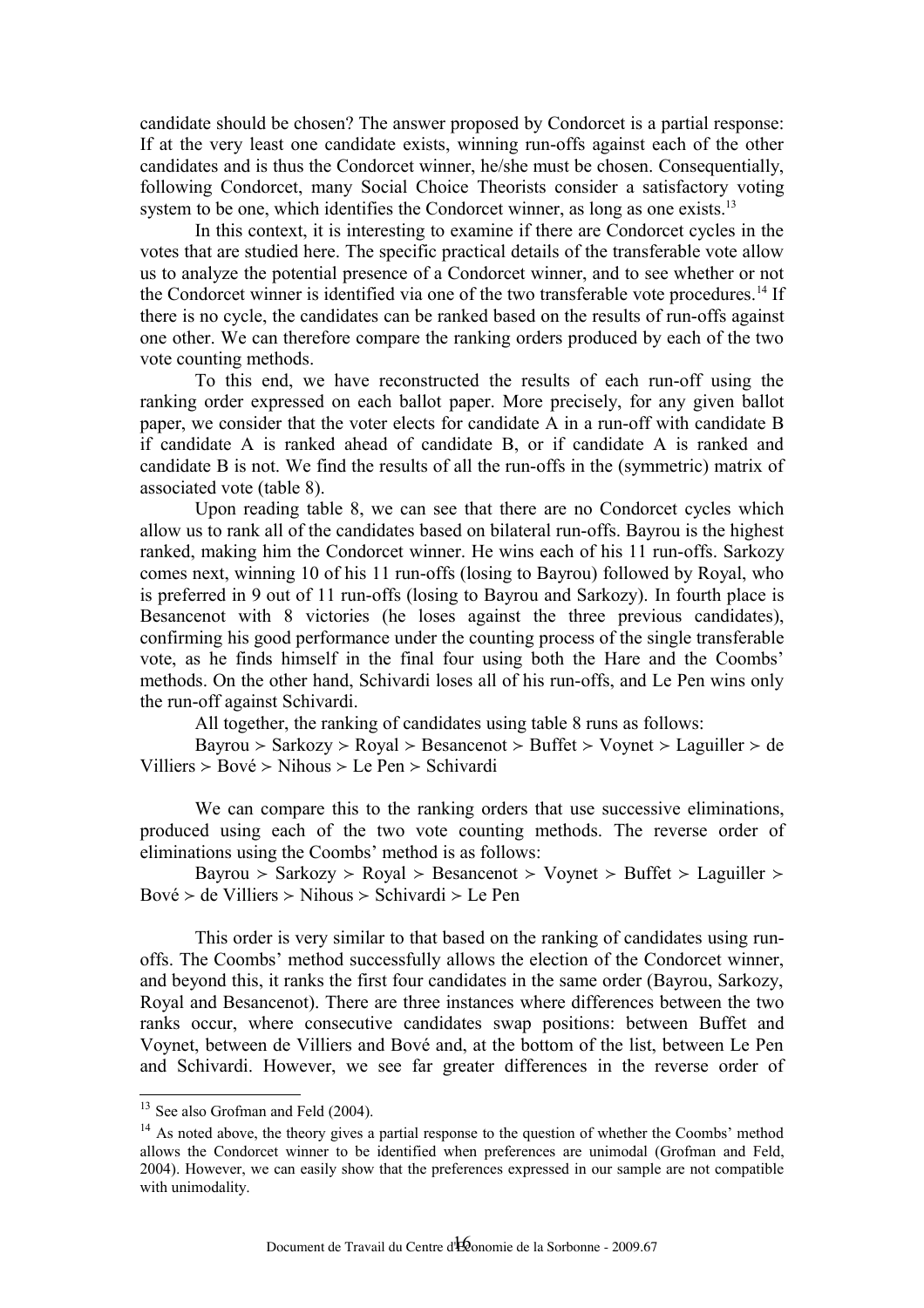eliminations expressed by the Hare method:

Sarkozy ≻ Royal ≻ Bayrou ≻ Besancenot ≻ Le Pen ≻ Buffet ≻ Laguiller ≻ Voynet ≻ de Villiers ≻ Bové ≻ Nihous ≻ Schivardi

Indeed, we now require 9 swaps between consecutive candidates to pass from one list to the other, with two major changes. The first concerns Condorcet winner Bayrou's ranking in only third position according to the Hare method, behind Sarkozy and Royal. As a result of this, the Hare method does not respect the Condorcet principle. The second major difference is based on the ranking position of Le Pen. Despite losing all bilateral run-offs, apart from one against Schivardi, Le Pen is ranked in fifth position according to the Hare method, just behind Besancenot.

Consequentially, if the Coombs' method appears largely compatible with preferences using bilateral votes, based on this experiment, this is not the case with the Hare method.

#### **6. Conclusion**

A "good" electoral system must be simple, select the Condorcet winner (if one exists), and should limit the possibility to manipulate as much as possible (through insincere voting). Based on the preferences of voters taking part in this experiment, we have shown that the single transferable vote can lead to differing results, depending on the vote counting method that is used. With the Hare method, based on the capacity to unite support to eliminate candidates, the winner is Sarkozy (opposed in a final run-off by Royal). However the Coombs' method, based on the rejection level, gives victory to Bayrou (opposed by Sarkozy at the end of the process).

Whichever vote counting method is proposed, the practical details of the system remain the same, and our experiment showed that they do not form an insurmountable barrier for the voters. The single transferable vote is therefore considered to be a relatively simple electoral process. However, regarding the Condorcet principle, only the Coombs' method, and its profile for identifying voters' preferences, led to the Condorcet winner being elected, namely Bayrou. As for the Hare Method, the winner was deemed to be Sarkozy, who was equally the candidate to be elected by the two districts involved in the experiment in the two-round electoral system. Moreover, in this experiment, the use of the run-off results between candidates enables us to construct a system to rank candidates, which is much closer to the results of the Coombs' method than that of the Hare method.

In this article, we have shown that the single transferable vote (STV) responds well to the simplicity criteria, and it can identify the Condorcet winner, if one exists, as long as the adopted counting method is that recommended by Coombs (1964).

Amongst the research paths, which we intend to explore, is to test the hypothesis of non-monotonicity and unimodality of preferences which could, at least in theory, affect an electoral system's qualities (cf. Laslier, 2004). Our topic in this article was not to support or condemn the current electoral system, but more modestly to contribute to the Marquis of Condorcet's recommendation in his *Mémoires sur l'instruction publique*, according to which: "The more a population is enlightened, the more difficult its votes are to surprise."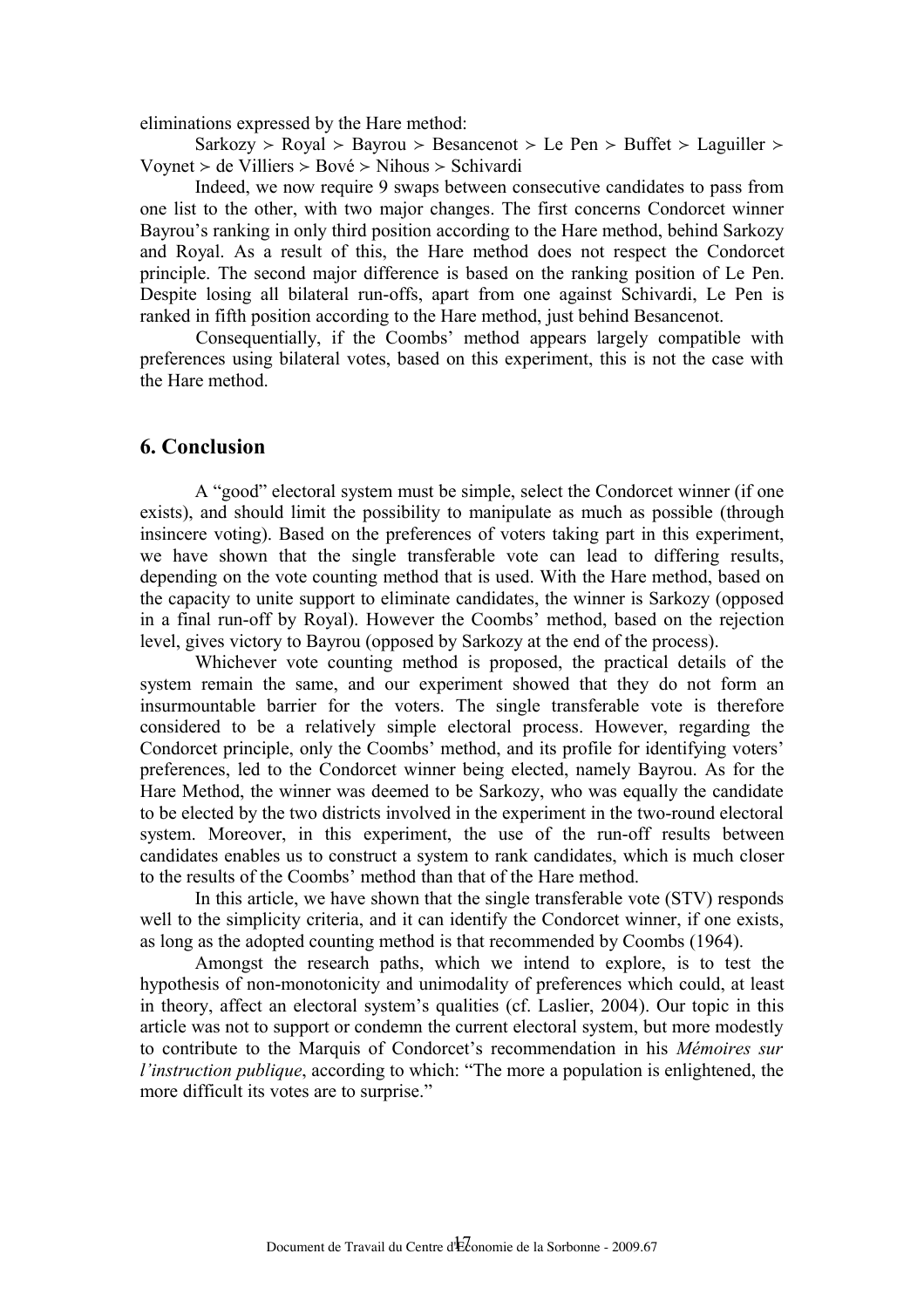|                             | 2         | $\bullet$ | ᡪ                                                                | $\bullet$                                                                      | S            | $\mathbf{H}$ | $\bullet$ | $\overline{ }$ | $\infty$           | won:              |
|-----------------------------|-----------|-----------|------------------------------------------------------------------|--------------------------------------------------------------------------------|--------------|--------------|-----------|----------------|--------------------|-------------------|
|                             |           |           |                                                                  |                                                                                |              |              |           |                |                    | Run-offs          |
| 16.6/83.4                   | 21/79     | 45.9/54.1 | 17.2/82.8                                                        | 29.2/70.8                                                                      | 27.5/72.5    | 52/48        | 18.9/81.1 | 29.3/70.7      | 35.3/64.7          | Sarkozy           |
| 45.7/54.3                   | 37.9/62.1 | 80.3/19.7 | 47.9/52.1                                                        | 53.1/46.9                                                                      | 44.5/55.5    | 81.6/18.4    | 28.3/71.7 | 58/42          | 69.1/30.9          | Laguiller         |
|                             | 50.2/49.8 | 72.9/27.1 | 59.3/40.7                                                        | 56.4/43.6                                                                      | 52.2/47.8    | 79.9/20.1    | 47.1/52.9 | 56.6/43.4      | 62.1/37.9          | Le Pen            |
|                             |           | 82/18     | 59.7/40.3                                                        | 70.2/29.8                                                                      | 61.6/38.4    | 88.6/11.4    | 41.7/58.3 |                | 76.4/23.6          | Nihous            |
|                             |           |           | 28.3/71.7                                                        | 23/77                                                                          | 20/80        | 60.1/39.9    | 12.5/87.5 | 21.7/78.3      | 28.6/71.4          | Royal             |
|                             |           |           |                                                                  | 55.6/44.4                                                                      | 49.1/50.9    | 83.8/16.2    | 39.1/60.9 |                | 63.4/36.6          | De Villiers       |
|                             |           |           |                                                                  |                                                                                | 37.9/62.1    | 83.1/16.9    | 23.2/76.8 | 50.1/49.9      | 60.2/39.8          | Voynet            |
|                             |           |           |                                                                  |                                                                                | $\mathbf{I}$ | 82.8/17.2    | 31.9/68.1 | 64.2/35.8      | 74/26              | Bové              |
|                             |           |           |                                                                  |                                                                                |              | ı            | 8.6/91.4  | 18.6/81.4      | 25.3/74.7          | Bayrou            |
|                             |           |           |                                                                  |                                                                                |              |              |           | 78/22          | 86.4/13.6          | Schivardi         |
|                             |           |           |                                                                  |                                                                                |              |              |           | ı              | 62.8/37.2          | <b>Buffet</b>     |
|                             |           |           |                                                                  |                                                                                |              |              |           |                | ı                  | <b>Besancenot</b> |
| Le Pen                      | Nihous    | Royal     | de Villiers                                                      | Voynet                                                                         | Bové         | Bayrou       | Schivardi | <b>Buffet</b>  | <b>Besancenot</b>  |                   |
|                             |           |           |                                                                  |                                                                                |              |              |           |                |                    |                   |
|                             |           |           |                                                                  |                                                                                |              |              |           |                |                    |                   |
| Laguiller<br>28.4/71.6<br>n |           |           | in % of cast (run-offs won by candidate in column shown in bold) | TABLE 8 - Voting matrix - run-offs (candidate in column vs. candidate in line) |              |              |           |                | 68.4/31.6<br>55/45 |                   |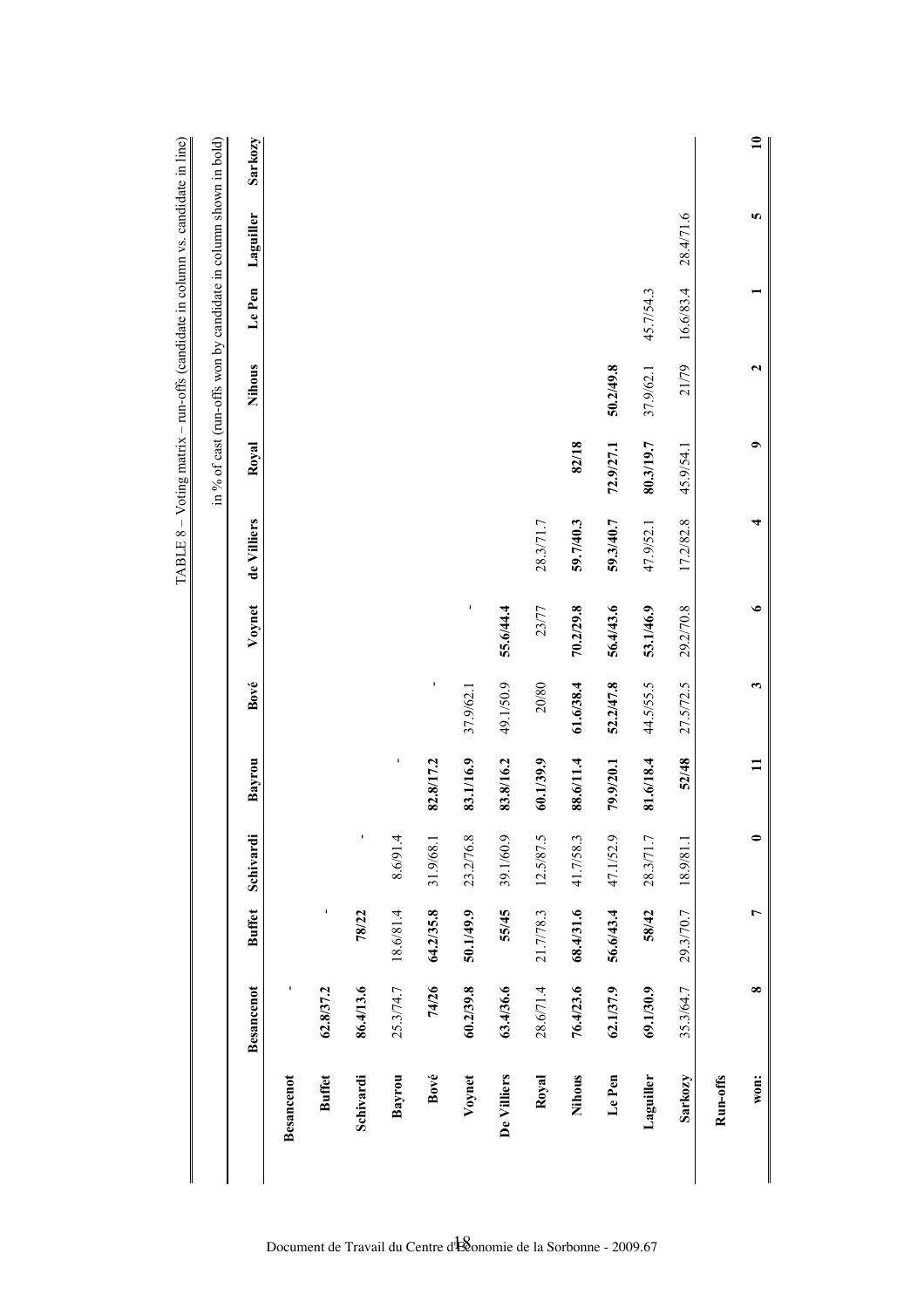## **References**

Abramson P. R. 2007. *The French Presidential election of 2007: Was Sarkozy the Condorcet winner?* French Politics, vol. 5, n◦ 3, 287-291

Balinski M., Laraki R. 2007a. *Le jugement majoritaire. L'expérience d'Orsay.* Commentaire, vol. 30, n◦ 118, 413-420

Balinski M., Laraki R. 2007b. *Election by majority judgement: experimental evidence*. Cahier n◦2007 − 28, Laboratoire d'Econométrie, Ecole Polytechnique

Baujard A., Igersheim I. 2007. *L'expérience du vote par note. Expérimenter des modes de scrutins différents*. Actes du colloque du Centre d'Analyse Stratégique du 5 avril 2007, Un dimanche au bureau de vote : Les modalités pratiques et organisationnelles d'un scrutin, 39-43

Black D. 1958. *The Theory of Committees and Elections*. Cambridge University Press

Coombs C.H. 1964. *A Theory of Data*. John Wiley and Sons

Diamantopoulos Th. 2004. *Les systèmes électoraux aux présidentielles et aux législatives*. Editions de l'université de Bruxelles, 191 pages

Downs A. 1957. *An Economic Theory of Democracy*. New York, Harper

Farrell D. M., Mackerras M., McAllister I. 1996. *Designing electoral institutions: STV systems and their consequences*. Political Studies, vol. 44, 24-43

Farrell D. M., McAllister I. 2000. *Through a glass darkly: understanding the world of STV*. In Shaun Bowler and Bernard Grofman, editors, Elections in Australia, Ireland, and Malta under the Single Transferable Vote: reflections on an embedded institution, University of Michigan Press, 17-36

Grofman B., Feld S. L. 2004. *If you like the alternative vote (a.k.a. the instant runoff), then you ought to know about the Coombs rule*. Electoral Studies, vol. 23, 641-659

Hare, T. 1873. *The election of representatives, parliamentary and municipal*. 4th ed. Long- mans

Laslier J.-F. 2004. *Le vote et la règle majoritaire: analyse mathématique de la politique*. CNRS Editions, 208 pages

Laslier J.-F., Van Der Straeten K. 2004. *Vote par assentiment pendant la présidentielle de 2002 : analyse d'une expérience*. Revue Française de Science Politique, vol. 54, n◦1, 99-130

Laslier J.-F., Van Der Straeten K. 2008. *A live experiment on approval voting*. Experimental Economics, vol. 11, 97-105

Lewis-Beck M. S., Wittrock J. 2007. *Experimenting with French election rules:*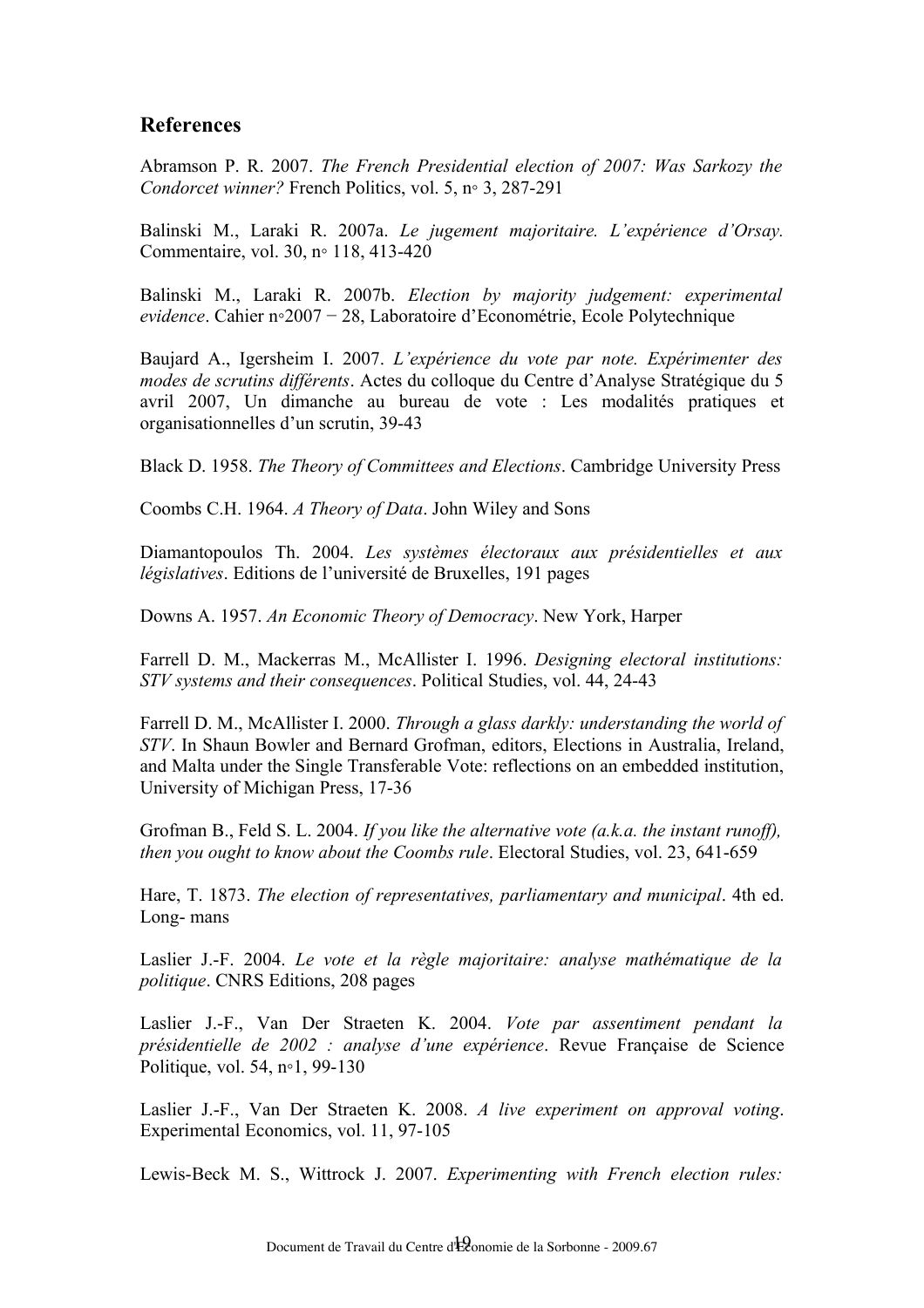*initial results*. French Politics, vol. 5, 106-117

Merrill S. 1988. *Making multicandidate elections more democratic.* Princeton University Press

Nurmi, H. 2002. *Voting Procedures under uncertainty*. Springer

Peress M. 2008. *Selecting the Condorcet winner: single-stage versus multi-stage voting rules*. Public Choice, vol. 137, 207-220

Reilly B., Maley M. 2000. The *single transferable vote and the alternative vote compared*. In Shaun Bowler and Bernard Grofman, editors, Elections in Australia, Ireland, and Malta under the Single Transferable Vote: reflections on an embedded institution, University of Michigan Press, 37-58

Saari D. 1995. *Basic Geometry of Voting*, Springer

Truchon M. 1999. *La démocratie : oui, mais laquelle ?* L'actualité Economique, vol. 75, 189-214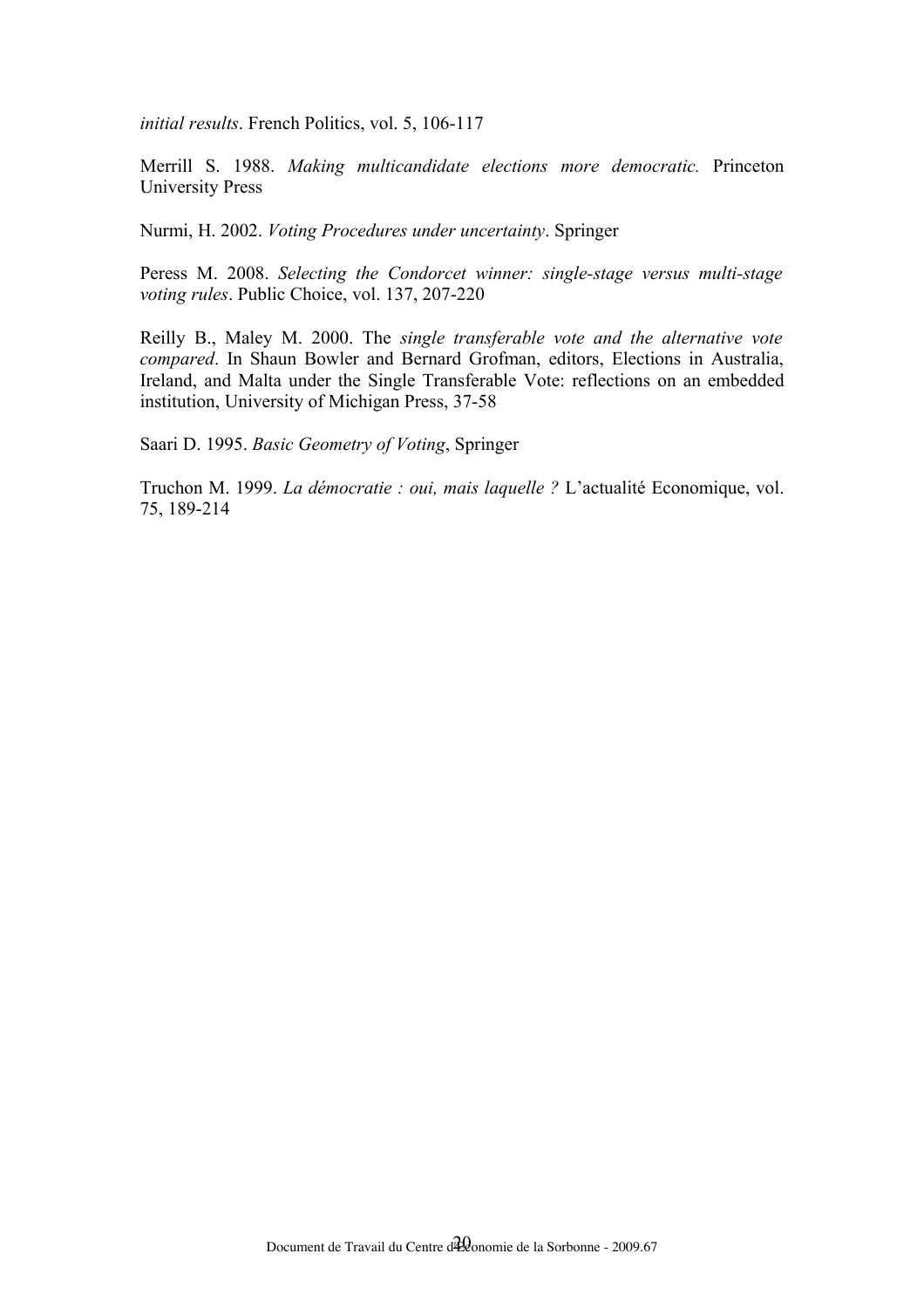## **A The Ballot Paper**

| <b>O.</b> Besancenot |  |
|----------------------|--|
| M. G. Buffet         |  |
| G. Schivardi         |  |
| F. Bayrou            |  |
| J. Bové              |  |
| D. Voynet            |  |
| P. de Villiers       |  |
| <b>S. Royal</b>      |  |
| <b>F. Nihous</b>     |  |
| J. M. Le Pen         |  |
| A. Laguiller         |  |
| N. Sarkozy           |  |

**Rules of the single transferable vote:** the voter ranks candidates in order: write 1 in the box next to the name of the candidate that you prefer; write 2 in the box next to the name of the candidate to whom you would like your vote to be transferred, should your first choice be eliminated; write 3 in the box next to the name of the candidate to whom you would like your vote to be transferred, should your first and second choices be eliminated, etc...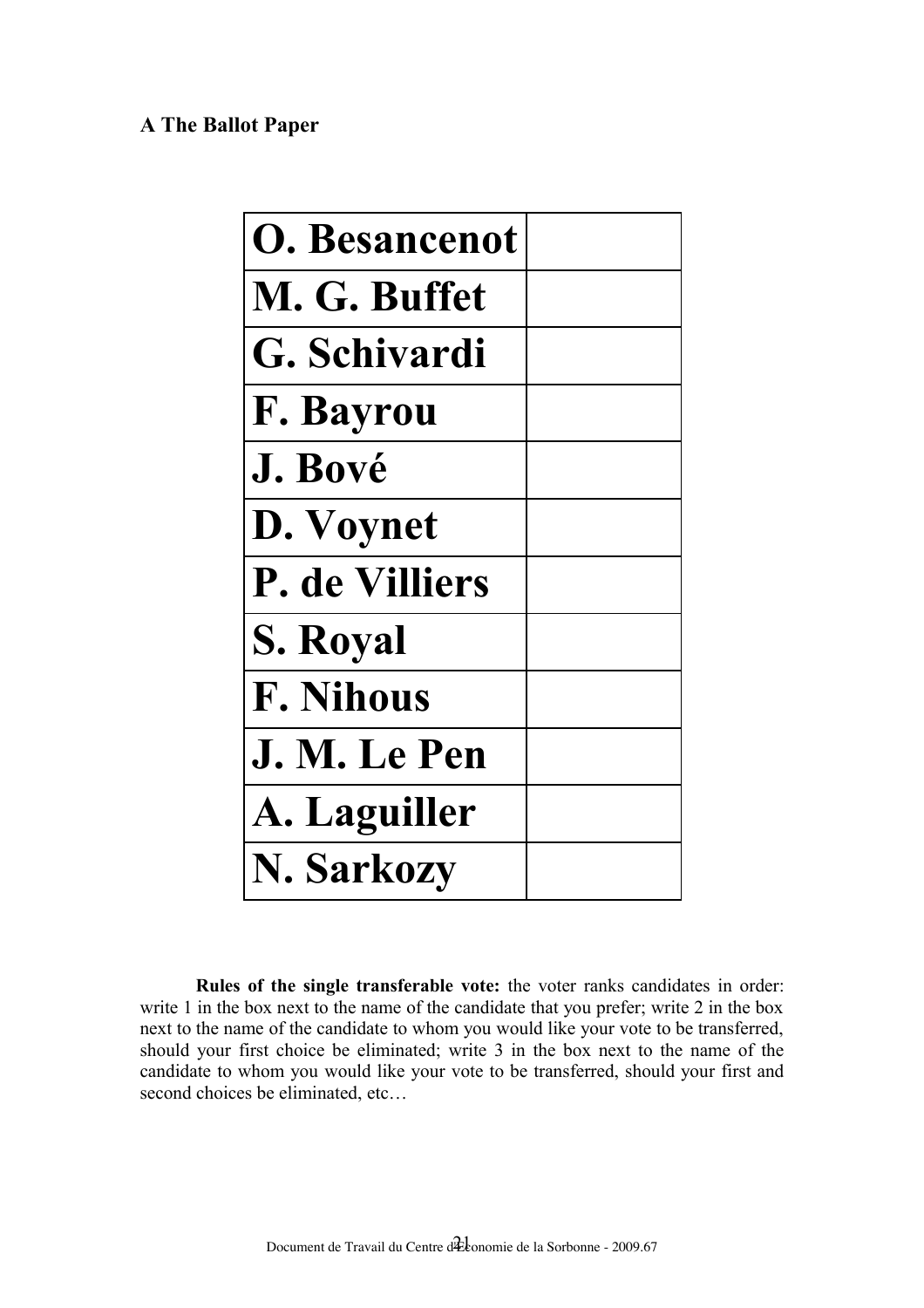|                     |               |                    |               | <b>National Results</b> |                |               |                    |             |               | <b>Local Results</b> |
|---------------------|---------------|--------------------|---------------|-------------------------|----------------|---------------|--------------------|-------------|---------------|----------------------|
|                     |               | <b>First Round</b> |               | <b>Second Round</b>     |                |               | <b>First Round</b> |             |               | <b>Second Round</b>  |
|                     |               |                    |               |                         |                |               | % difference       |             |               | % difference         |
|                     |               |                    |               |                         |                |               | between            |             |               | between              |
|                     | Number        | $\%$ turnout       | Number        | % turnout               | Number         | % turnout     | local and          | Number      | % turnout     | local and            |
|                     |               |                    |               |                         |                |               | $\it national$     |             |               | $\it national$       |
|                     |               |                    |               |                         |                |               | results            |             |               | results              |
| Registered          | 44472834      |                    | 44472733      |                         | 2016           |               |                    | 2016        |               |                      |
| Votes cast          | 37254242      | 83.77              | 37342004      | 83.97                   | 1592           | 78.97         | $-4.80$            | 1621        | 80.41         | $-3.56$              |
|                     | <b>Number</b> | $\%$ of            | <b>Number</b> | $%$ of                  | Number         | $\%$ of       |                    | Number      | $\%$ of       |                      |
|                     |               | votes              |               | votes                   |                | votes         |                    |             | votes         |                      |
| <b>Blank/Spoilt</b> | 534846        | 1.44               | 1568426       | 4.2                     | $24$           | $1.51\,$      | $0.07\,$           | $\sqrt{68}$ | 4.19          | $-0.01$              |
| Counted             | 36719396      | 98.56              | 35773578      | 95.8                    | 1568           | 98.49         | $-0.07$            | 1553        | 95.81         | $+0.01$              |
|                     | Votes         | $\%$ of votes      | Votes         | % of votes              | Votes          | $\%$ of votes |                    | Votes       | $\%$ of votes |                      |
|                     |               | cast               |               | cast                    |                | $\c{ast}$     |                    |             | cast          |                      |
| <b>Besancenot</b>   | 1498581       | 4.08               |               |                         | 58             | 3.70          | $-0.38$            |             |               |                      |
| <b>Buffet</b>       | 707268        | 1.93               |               |                         | $38\,$         | 2.42          | 0.50               |             |               |                      |
| Schivardi           | 123540        | 0.34               |               |                         | 4              | 0.26          | $-0.08$            |             |               |                      |
| Bayrou              | 6820119       | 18.57              |               |                         | 309            | 19.71         | 1.13               |             |               |                      |
| Bove                | 483008        | 1.32               |               |                         | $\overline{1}$ | 0.89          | $-0.42$            |             |               |                      |
| Voynet              | 576666        | 1.57               |               |                         | 22             | 1.4           | $-0.17$            |             |               |                      |
| De Villiers         | 818407        | 2.23               |               |                         | 37             | 2.36          | 0.13               |             |               |                      |
| Royal               | 9500112       | 25.87              | 16790440      | 46.94                   | 400            | 25.51         | $-0.36$            | 724         | 46.62         | $-0.32$              |
| Nihous              | 420645        | $1.15$             |               |                         | $\overline{ }$ | 0.45          | $-0.7$             |             |               |                      |
| Le Pen              | 3834530       | 10.44              |               |                         | 189            | 12.05         | $1.61\,$           |             |               |                      |
| Laguiller           | 487857        | $1.33$             |               |                         | 24             | 1.53          | 0.20               |             |               |                      |
| Sarkozy             | 11448663      | 31.18              | 18983138      | 53.06                   | 466            | 29.72         | $-1.46$            | 829         | 53.38         | $+0.32$              |

## **B Official national results and aggregated results of districts 1 and 6**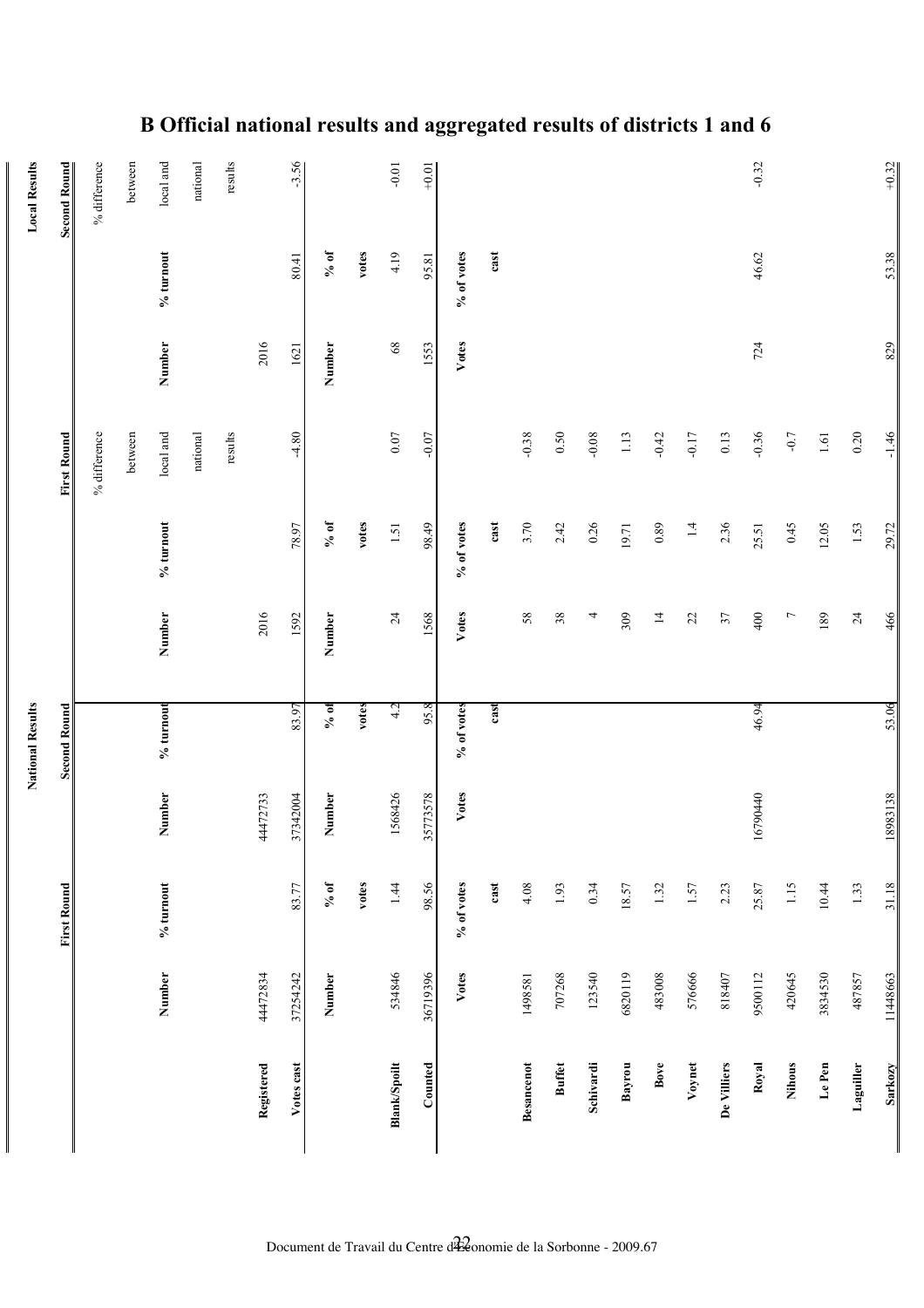## **C The single transferable vote: an example of vote transfer during the course of the vote counting process**

We include an example of one ballot paper, which ranked all 12 candidates, highlighting the procedure in which votes are transferred during each repetition in the elimination process, in this case using the Hare method. Using this method, the candidates were eliminated in the following order: Schivardi, Nihous, Bové, de Villiers, Voynet, Laguiller, Buffet, Le Pen, Besancenot and Bayrou.

|                   |                |                |                |                |                | Repetition               |                |                |                |                |                |
|-------------------|----------------|----------------|----------------|----------------|----------------|--------------------------|----------------|----------------|----------------|----------------|----------------|
|                   | 1              | $\overline{2}$ | 3              | $\overline{4}$ | 5              | 6                        | 7              | 8              | 9              | 10             | 11             |
| <b>Besancenot</b> | $\overline{2}$ | $\mathbf{1}$   | 1              | 1              | 1              | $\mathbf{1}$             | $\mathbf{1}$   | 1              | 1              |                |                |
| <b>Buffet</b>     | 5              | $\overline{4}$ | $\overline{4}$ | 4              | 3              | 3                        | 3              |                |                |                |                |
| Schivardi         | 1              |                |                |                | -              | $\blacksquare$           |                | -              | $\blacksquare$ |                |                |
| Bayrou            | 7              | 6              | 6              | 5              | 4              | $\overline{4}$           | $\overline{4}$ | 3              | $\overline{2}$ | 1              |                |
| Bové              | 6              | 5              | 5              |                |                |                          |                |                |                |                |                |
| Voynet            | 11             | 10             | 9              | 8              | 7              |                          |                |                |                |                |                |
| De Villiers       | $\overline{4}$ | 3              | 3              | 3              |                |                          |                |                |                |                |                |
| Royal             | 12             | 11             | 10             | 9              | 8              | $\overline{7}$           | 6              | 5              | 4              | 3              | $\overline{2}$ |
| <b>Nihous</b>     | 8              | 7              |                | -              | -              | $\overline{\phantom{0}}$ | -              | -              | -              |                | -              |
| Le Pen            | 3              | $\overline{2}$ | $\overline{2}$ | $\overline{2}$ | $\overline{2}$ | $\overline{2}$           | $\overline{2}$ | $\overline{2}$ |                |                |                |
| Laguiller         | 9              | 8              | 7              | 6              | 5              | 5                        |                |                |                |                |                |
| Sarkozy           | 10             | 9              | 8              | 7              | 6              | 6                        | 5              | 4              | 3              | $\overline{2}$ | 1              |

The ranking presented in the first repetition corresponds to the rank that this voter recorded on his ballot paper. The following columns show how this ranking is modified as each candidate is eliminated, and therefore how his vote (rank number 1) is transferred from one candidate to another during the voting process.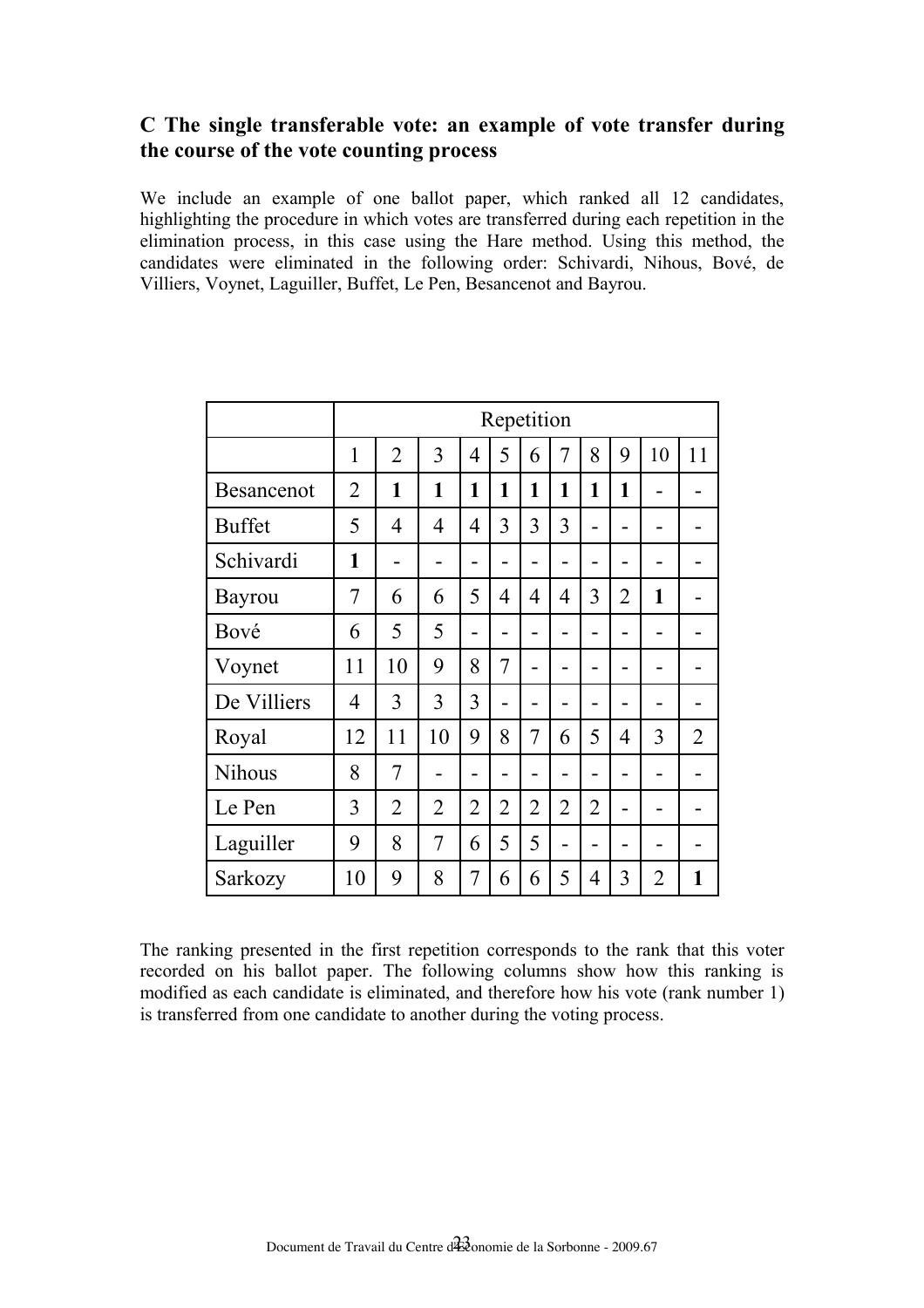#### **D Letter sent to voters**

Le 13 Avril 2007

#### Madame, Monsieur,

Le Laboratoire EQUIPPE de la Faculté de Sciences Economiques et Sociales de l'Université Lille1, avec la coopération de la Ville de Faches-Thumesnil organise, pendant l'élection présidentielle, une expérience scientifique visant à mieux comprendre les procédures de choix collectifs.

Votre participation sera sollicitée, à l'occasion du 1er tour, le dimanche 22 Avril prochain à la sortie du scrutin officiel. Un bulletin de vote et des isoloirs spéciaux prévus à cet effet seront disponibles à proximité de votre bureau de vote.

Nous vous serions reconnaissants de consacrer, ce jour-là, les quelques minutes nécessaires pour remplir ce bulletin.

Cette expérience est réalisée dans un but exclusivement scientifique, il ne s'agit en aucune manière d'un sondage ou d'une enquête d'opinion. Elle vise à mieux comprendre le comportement des électeurs face à un autre mode de scrutin. Un compte-rendu de l'expérience vous sera communiqué, en collaboration avec la Ville de Faches-Thumesnil.

Nous vous remercions de bien vouloir nous accorder, le 22 avril, les quelques minutes qui suffiront à réaliser cette expérience.

**Nicolas LEBAS** Maire de Faches Thumesnil Vice-Président de Lille Métropole Communauté Urbaine

**Didier CORNUEL** Doyen de la Faculté de Sciences Economiques et Sociales